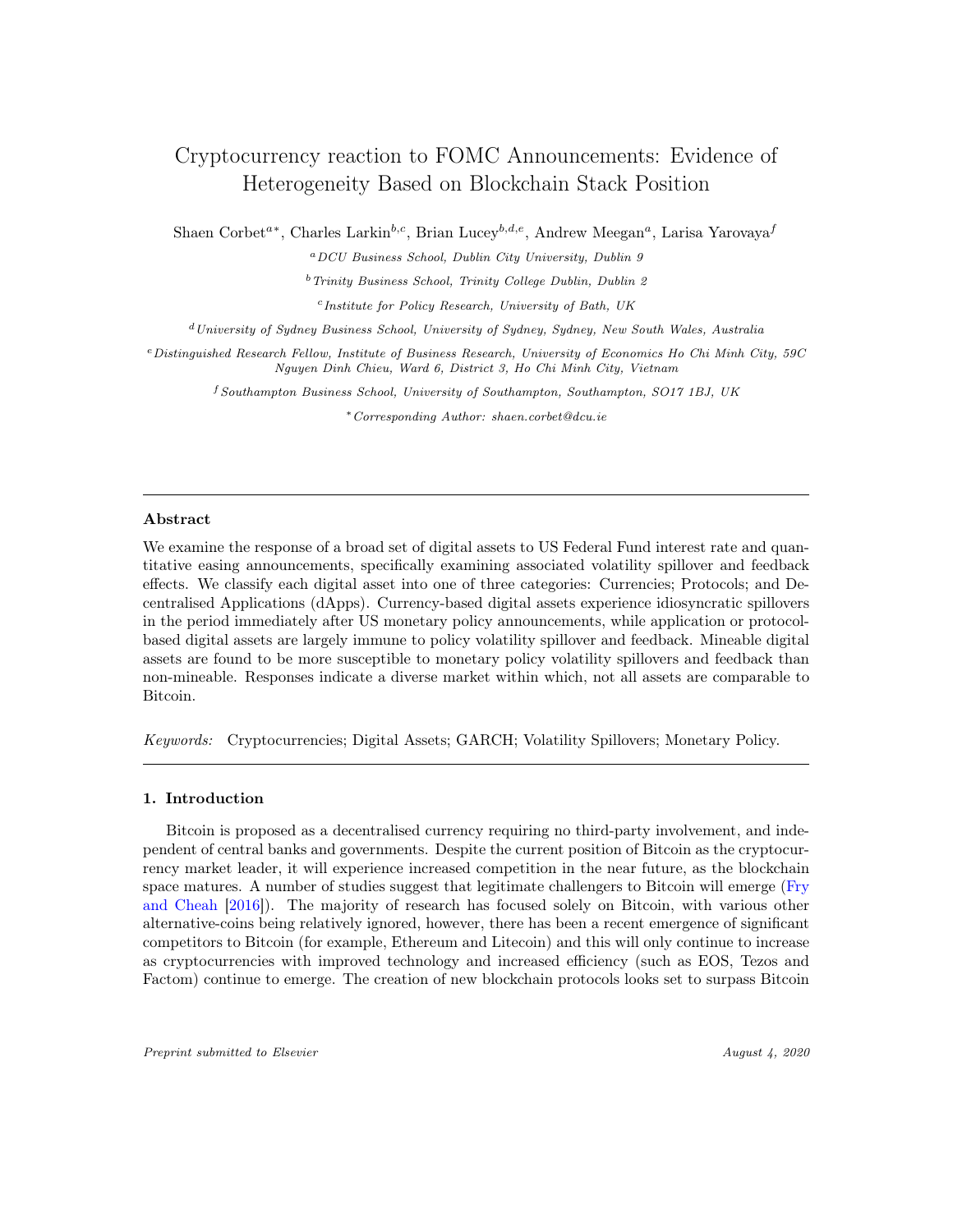as the sole major cryptocurrency, and it has already been noted that the emergence of such coins has a negative impact of the growth of Bitcoin.

The current internet stack is comprised of a number of shared protocols (such as HTTP, TCP and SMTP) on top of which an application layer is built. The application layer is comprised of the centralised web applications that make up the Internet as we know it (utilised by online services such as Gmail, Facebook and Airbnb). Although consumers and end-users are typically only familiar with the end applications, such applications and indeed the whole internet, would not be possible without these underlying protocols. Lower-level protocols will be necessary to provide infrastructure that will allow user-friendly decentralised applications to be built. Financial cryptocurrencies that are intended solely for the transfer of wealth and to be used as payments systems, are just one of the possible applications on the top layer of the blockchain stack. While previous studies have primarily focused on Bitcoin itself, the emergence of blockchain-based tokens necessitates further study to determine the key differentials between these different forms of tokens, and to assess whether they react differently to the market. We observe a distinct difference between the two layers described as protocols and applications. Our research aims to quantify this theoretical difference by measuring their respective reactions to fiat money monetary policy (i.e. monetary policy related to financial instruments related to a denominated legal tender as defined in law by national and supranational governments).

We note key differences among application layer tokens themselves, and the large number of varying forms that currently exist. As currency based tokens currently dominate and account for most of the current market, in terms of market cap and public awareness, it is appropriate to denote these tokens as a separate asset class. Having classified currency based digital assets as their own category, we view all other applications in the top layer as one category. As the digital assets market is currently at a very early stage of development, it is likely that these categories and classifications will change as new use cases are developed. We aim to differentiate between assets used at the bottom layer of infrastructure, that will primarily be of use to developers over the coming years, and top layer applications that will be intended for use by the wider public. Again, with regard to these applications, we differentiate between those that are intended for use primarily as currency and financial transfer and those that have any other use case. We classify each digital asset in one of three categories:

- 1. Currencies: Digital assets whose primary (and in most cases, only) use is that of financial payment or monetary transfer.
- 2. Blockchains/Protocols: Digital assets whose primary usage is that of a blockchain platform, or protocol, on which other applications can be built.
- 3. Decentralised Applications (dApps): Applications combining a user interface, and a decentralised back−end, built upon an already existing blockchain.

Using a range of GARCH-family methodologies, we examine the interlinkages of individual digital assets to US monetary policy changes, in the form of interest rate and quantitative easing (QE) announcements. We identify volatility spillover transfers between these policy changes and the digital assets market as a whole, before dividing our sample into three, separated by type of cryptocurrency (Currency, Protocol and dApp) and re-examining volatility spillover transfer to each of the three categories. We examine the differing reaction between mineable and non-mineable assets, before using a second-stage GARCH model to identify any changes in volatility spillover characteristics as the digital assets market matures. It is important to determine whether there exists traditional volatility spillover channels between broad financial markets and this new asset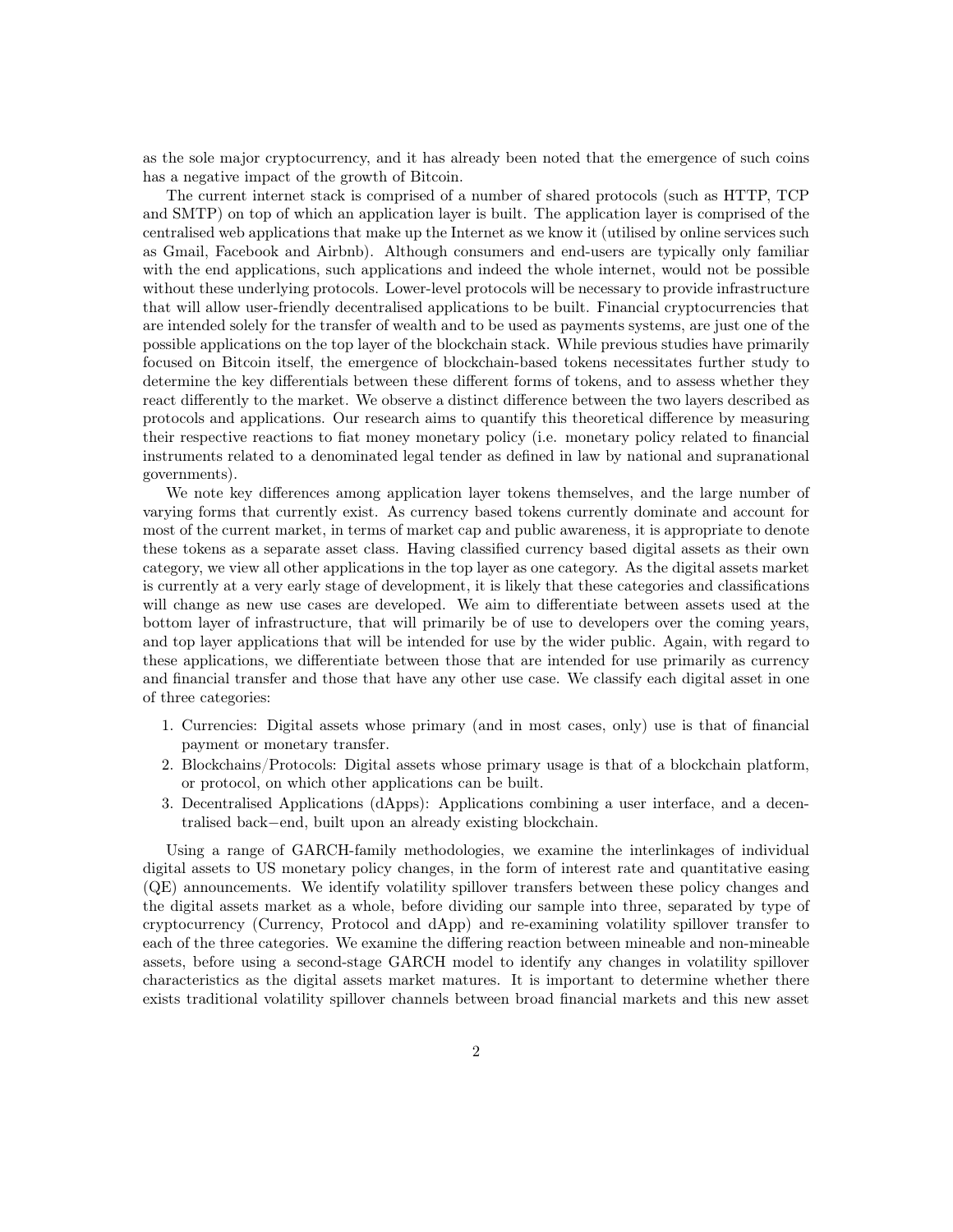class. We observe a statistically significant differentiation between applications, and the protocols upon which they are built. We find evidence of volatility spillover transfer from US monetary policy announcements to Currency-based digital assets. In contrast, Application or Protocol-based digital assets remained largely immune to policy spillover transfer. Additionally, we find evidence to suggest that mineable digital assets are more susceptible to monetary policy volatility spillovers transfer than non-mineable. We also find evidence to suggest that Currencies experience a positive increase in global systematic volatility spillovers (following a monetary policy announcement) while Protocols experience a decrease. dApps remain immune to any global systematic volatility spillover transfer, throughout our sample.

#### 2. Previous Literature

Cryptocurrency research has developed across a broad number of areas, with specific emphasis on pricing inefficiencies [\(Sensoy](#page-17-1) [\[2019\]](#page-17-1), [Corbet et al.](#page-16-0) [\[2019\]](#page-16-0)), to be in isolation from other traded assets [\(Corbet et al.](#page-16-1) [\[2018\]](#page-16-1)), to present evidence of price clustering [\(Urquhart](#page-17-2) [\[2017\]](#page-17-2)), pricing bubbles [\(Corbet et al.](#page-16-2) [\[2018\]](#page-16-2)), regulatory ambiguity [\(Fry](#page-17-3) [\[2018\]](#page-17-3)), and exceptional levels of both complex and uncomplex fraud [\(Gandal et al.](#page-17-4) [\[2018\]](#page-17-4)). Although development and innovation within financial markets is of course associated with some risk, due to the exceptional number of relatively illicit activity within the product's pricing, trading techniques and indeed the exchanges on which it trades, the product's development has continued at pace, despite the exceptional pricing volatility that has taken place [\(Katsiampa et al.](#page-17-5) [\[2019a\]](#page-17-5); [Katsiampa et al.](#page-17-6) [\[2019b\]](#page-17-6); [Celeste et al.](#page-16-3) [\[2019\]](#page-16-3)). Due to the relative youth of cryptocurrency markets, we must draw on a number of sources of prior research that focus on broad symptoms of market stress. [Berger and Bouwman](#page-15-0) [\[2017\]](#page-15-0) examined the interplay among bank liquidity creation, monetary policy, and financial crises, where results suggest that authorities may wish to monitor bank liquidity creation closely in order to predict and perhaps lessen the likelihood of financial crises. [Christopoulos and Jarrow](#page-16-4) [\[2018\]](#page-16-4) investigated CMBS market efficiency during and after the credit crisis with a comprehensive loan, bond and deal level data set, while [Yoldas and Senyuz](#page-18-0) [\[2018\]](#page-18-0) constructed models that incorporate the long-run equilibrium relationship between term Libor and OIS rates and their regime-dependent dynamics to find strong evidence for three regimes in the inter-bank funding market that resemble different pricing of risk and equilibrium outcomes. Development of policy and regulatory solutions to issues relating to volatility and interactions in such maturing markets are central to the development of policy (such as that of [Mester](#page-17-7) [\[2017\]](#page-17-7); [Krainer](#page-17-8) [\[2017\]](#page-17-8); and [Gertler and Horvath](#page-17-9) [\[2018\]](#page-17-9)) from which cryptocurrency markets can further progress. Evidence of such market maturity has been identified in works such as that of [Akyildirim et al.](#page-15-1) [\[2019\]](#page-15-1), who found that there have been broad, significant pricing effects sourced from both fraudulent and regulatory unease within the cryptocurrency industry. A concise overview of associated cryptocurrency literature was developed by [Corbet et al.](#page-16-5) [\[2019\]](#page-16-5). Our work delves deeper into the specific questions surrounding the differences in behaviour with regards to sub-categories of cryptocurrencies. [Eken and Baloglu](#page-16-6) [\[2017\]](#page-16-6) compared the development of cryptocurrency markets with other currency types that were in use in different periods of history. [Dwyer](#page-16-7) [\[2015\]](#page-16-7) provides an explanation of the way in which digital currencies, such as Bitcoin, use peer-to-peer networks to overcome the double-spending problem, referring to an error in a digital cash scheme in which the same single digital token is spent more than once<sup>[1](#page-0-0)</sup>. This is possible because

<sup>&</sup>lt;sup>1</sup>In decentralised systems, by 2007, a number of distributed systems for double-spending prevention had been proposed. Bitcoin implemented a solution in early 2009, using a scheme called 'proof-of-work', to avoid the need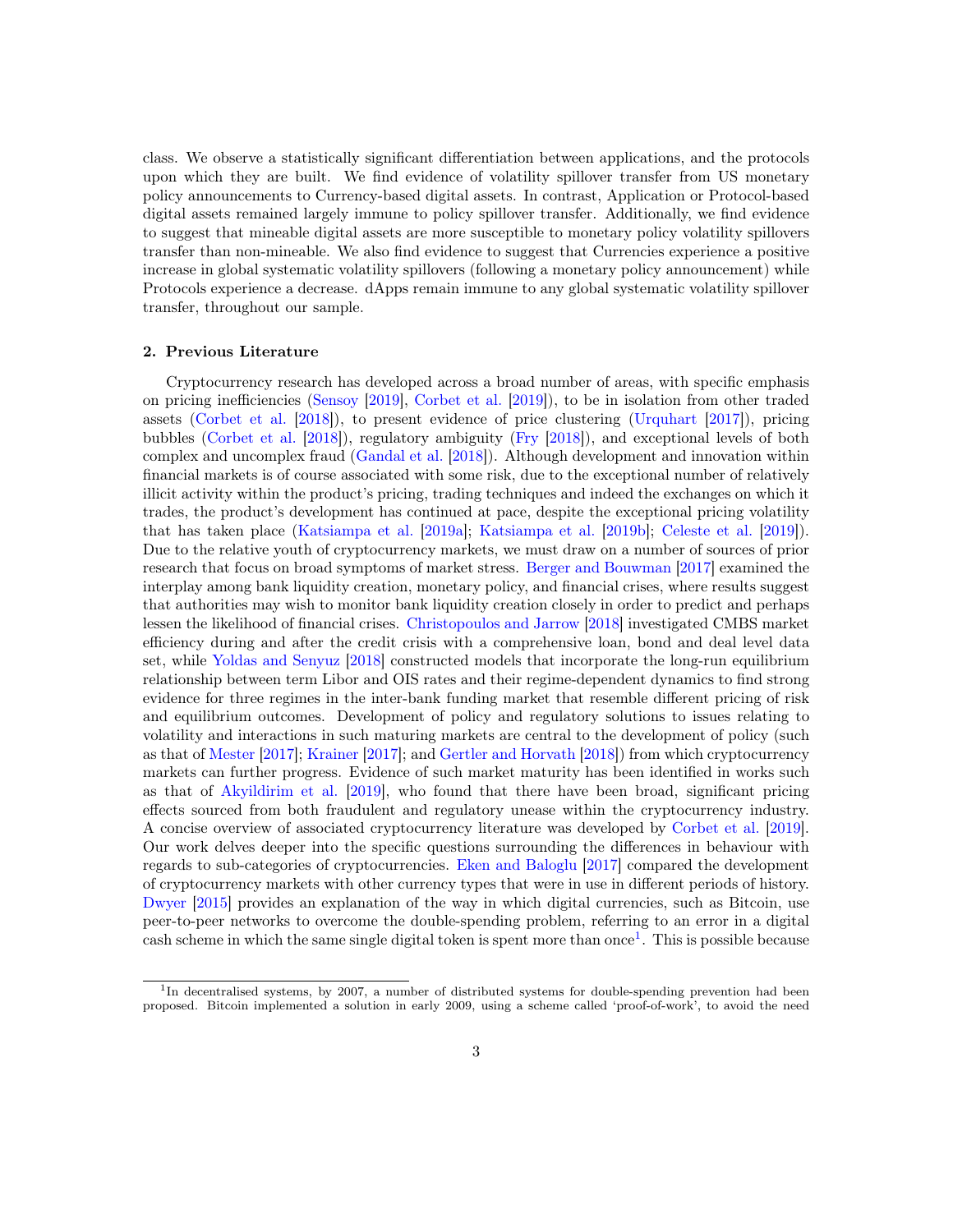a digital token consists of a digital file that can be duplicated or falsified. As with counterfeit money, such double-spending leads to inflation by creating a new amount of fraudulent currency that did not previously exist. This devalues the currency relative to other monetary units, and diminishes user trust as well as the circulation and retention of the currency<sup>[2](#page-0-0)</sup>.

[Böhme et al.](#page-15-2) [\[2015\]](#page-15-2) provide a detailed description of the technology behind Bitcoin, including the blockchain, mining, mining pools, transaction fees and wallets. The authors also detail the early use cases of Bitcoin, areas of risk involved, and examine the potential for future regulation. [Kroll et al.](#page-17-10) [\[2013\]](#page-17-10) examine the economics of Bitcoin mining and mining strategy, in particular, its resilience to potential attacks. The authors observe the presence of a Nash equilibrium which requires players to reach a consensus on three key factors: 1)The rules: how to determine a valid transaction; 2) The state: an agreement on the history of the blockchain; and 3) The value of Bitcoin (participants must be in agreement that Bitcoin is inherently valuable). The authors highlight Bitcoin's vulnerability to various potential attacks, including a '51%' attack (an attack by a participant who controls more than  $51\%$  of the network power) and a *Goldfinger* attack (an attack motivated by a desire to disrupt the system, due to an outside incentive. Potential attackers include: law enforcement, a holder of a short position and protesters).

There have been multiple pieces of research that utilise GARCH-family methodologies to specifically investigate cryptocurrency pricing behaviour. [Gronwald](#page-17-11) [\[2014\]](#page-17-11) analyse Bitcoin pricing behaviour, identifying that Jump  $(ARJI)$  GARCH models are found to outperform  $GARCH(1,1)$ models, finding evidence that cryptocurrency markets are behaving in a very immature manner when compared to traditional markets. [Risteski and Davcev](#page-17-12) [\[2014\]](#page-17-12) extended the conventional EGARCH model with modification through the addition of Search Volume Index (EGARCH-SVI) as measured by Google Trends data. [Brandvold et al.](#page-15-3) [\[2015\]](#page-15-3) examine the varying price of Bitcoin among different exchanges and the contribution of these exchanges to price discovery. Mt Gox and Btc-e are found to be the price leaders. Smaller exchanges are found to provide the market with less information, and usually follow the market with a lag. [Akyildirim et al.](#page-15-4) [\[2019\]](#page-15-4) identified the existence of time-varying positive interrelationships between the conditional correlations of cryptocurrencies and financial market stress when analysing the relationship between the price volatility of a broad range of cryptocurrencies and the VIX and VSTOXX respectively. [Bouoiyour and Selmi](#page-15-5) [\[2016\]](#page-15-5) examined the 2016 decline in the volatility of Bitcoin and ask whether this is an indication that the Bitcoin market is maturing. Using multiple-threshold and asymmetric-power GARCH models, the authors compare returns over two periods (2010-2014 and 2015-2016). The authors determine 2010-2014 to have been an 'explosive process' and observe Bitcoin volatility persistence to have fallen in 2015. In addition, the authors find Bitcoin prices to be asymmetrically driven. [Bariviera et al.](#page-15-6) [\[2017\]](#page-15-6) compare dynamics of Bitcoin and traditional currency returns. The authors focus on the long-range memory of returns and find Bitcoin volatility to be reducing over time.

for a trusted third party to time-stamp transactions. These time-stamps are recorded in its public ledger called the blockchain, therefore it avoids double-spending of the currency. The use of this method, combined with a limitation of supply, leads to an equilibrium. Additionally, the author notes the rise of 24/7 online trading markets without the need for any brokers or agents and determines Bitcoin to have a comparative advantage over traditional fiat currencies, due to the low associated transactions costs and the potential for avoidance of government currency controls

<sup>2</sup>Fundamental cryptographic techniques to prevent double-spending while preserving anonymity in a transaction are blind signatures and particularly in off-line systems. In centralised systems, this is usually implemented using an on-line central trusted third party that can verify whether a token has been spent. This normally represents a single point of failure from both availability and trust viewpoints.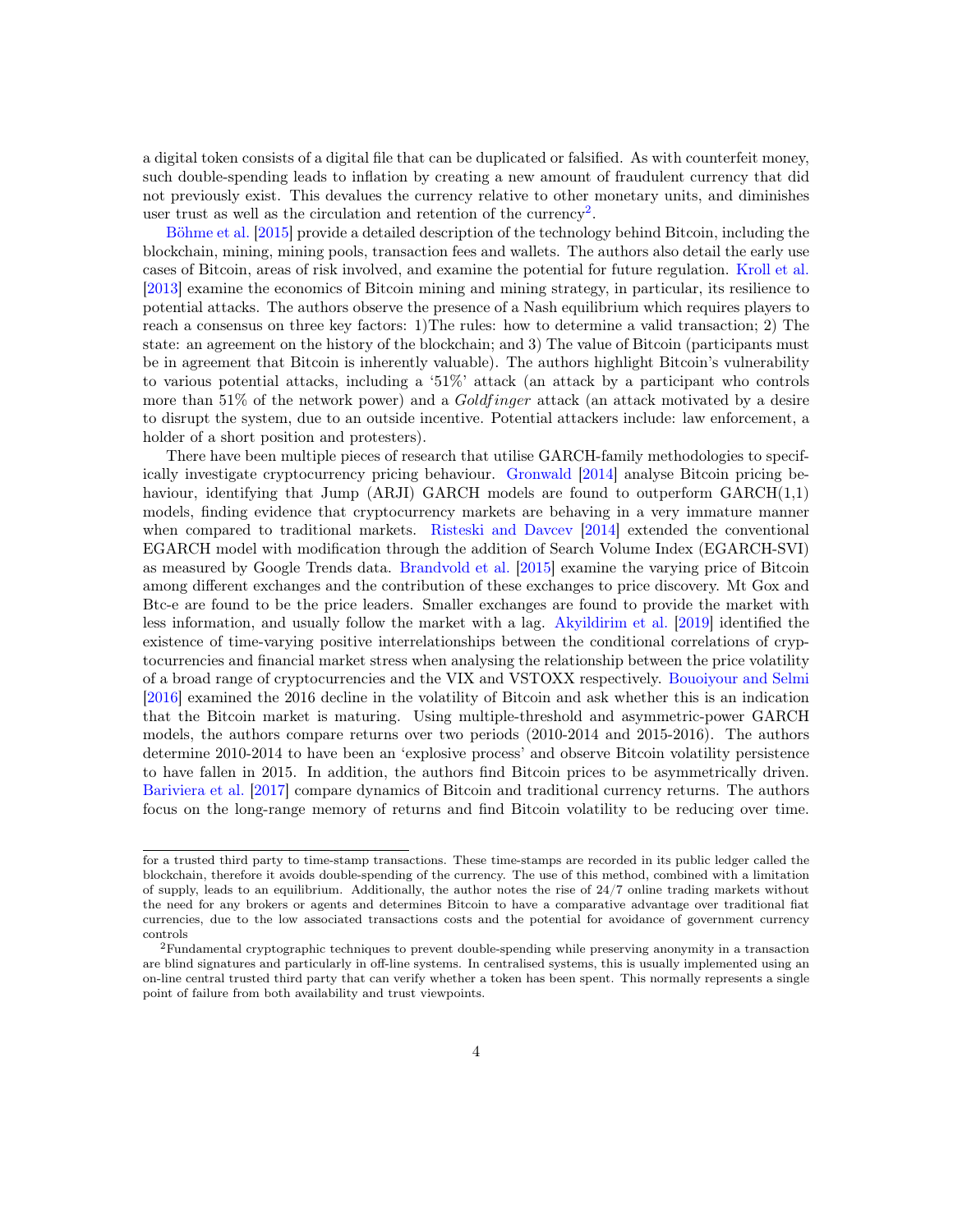Additionally, Bitcoin dynamics are found to have changed over time and, using the Hurst exponent, Bitcoin is found to have stabilised in recent years.

Analysis of the volatility behaviour of these products is vital when considering the broad range of pricing anomalies and bubble-like pricing behaviour that has been supported with evidence. [Cheah](#page-16-8) [and Fry](#page-16-8) [\[2015\]](#page-16-8) test for evidence of speculative bubbles in Bitcoin returns, using two assumptions for intrinsic rate of return and intrinsic level of risk. The authors find evidence to suggest that Bitcoin prices are prone to substantial bubbles. In addition, they empirically estimate the value of Bitcoin to be zero. [Urquhart](#page-17-2) [\[2017\]](#page-17-2) measures the efficiency of Bitcoin returns over a six-year period (between August 2010 and July 2016) using a number of tests for randomness (Ljung-Box, Runs, Bartels, Automatic variance test, BDS, R/S Hurst tests), finding that returns are significantly inefficient over the entire sample. When divided into two equal sub-samples, two tests indicate efficiency of returns in the latter sample, suggesting that Bitcoin may be moving towards becoming more efficient. [Nadarajah and Chu](#page-17-13) [\[2017\]](#page-17-13) elaborate on this study by using a power transformation of the same returns used by [Urquhart](#page-17-2) [\[2017\]](#page-17-2), without any loss of information. Having performed this transformation, returns displayed evidence of weak efficiency over both the entire sample, and both sub-samples. [Cheung et al.](#page-16-9) [\[2015\]](#page-16-9) perform an econometric investigation of bubbles in the Bitcoin market, using the [Phillips et al.](#page-17-14) [\[2015\]](#page-17-14) methodology (a technique which has proven to be robust in detecting bubbles). Using this method, the authors detect a number of short-lived bubbles, and three large bubbles lasting from 66 to 106 days. The bursting of these bubbles is found to coincide with a number of major events that occurred in the Bitcoin market, the most significant of these leading to the demise of the Mt. Gox exchange (as a result of the Chinese ban and the theft of a large amount of Bitcoin). Further evidence has identified the presence of substantial bubbles in a range of cryptocurrency markets [\(Corbet et al.](#page-16-2) [\[2018\]](#page-16-2); [Fry](#page-17-3) [\[2018\]](#page-17-3)).

## 3. Blockchain Positioning

Blockchain based cryptocurrencies are protected by Merkel Trees, a cryptographic method that prevents the blockchain from being altered, once a block has been confirmed (the more subsequent blocks that are added, the harder it becomes to alter previous blocks). A blockchain consists of a series of data packets, intrinsically linked to one another, known as blocks. Each block is added to the chain by a series of computations completed by a network of users. Each block is added to the existing chain, in such a way that it becomes near impossible to alter the data that has been entered in previous blocks. This enables transactions, and other data, to be stored online, and enables users to have full confidence that the data cannot be tampered with, or changed, at a later date. Such a system allows peer-to-peer monetary transactions to become possible online, by overcoming the previously insurmountable double-spending problem.

Traditional fiat currency, gold, and other stores of value derive value due to their scarcity. For digital currencies to possess value, they must be scare, a shortcoming of all previous attempts at creating digital currencies. The mining process creates, and ensures scarcity. Thousands of copies of the blockchain are stored and run on computers around the world, known as nodes. All transactions that occur within the network are recorded, and kept track of, in a ledger (the blockchain). Previously, it would fall upon central banks to maintain the ledger, and ensure that no egregious changes, or forgeries. are made. As opposed to centralised banks maintaining control of the ledger, as is the case with traditional fiat currencies, the ledger is maintained by each of the nodes. Nodes communicate with each other to determine what the correct form of the ledger is. Consensus is arrived at, between these nodes, as to which copy of the ledger is the correct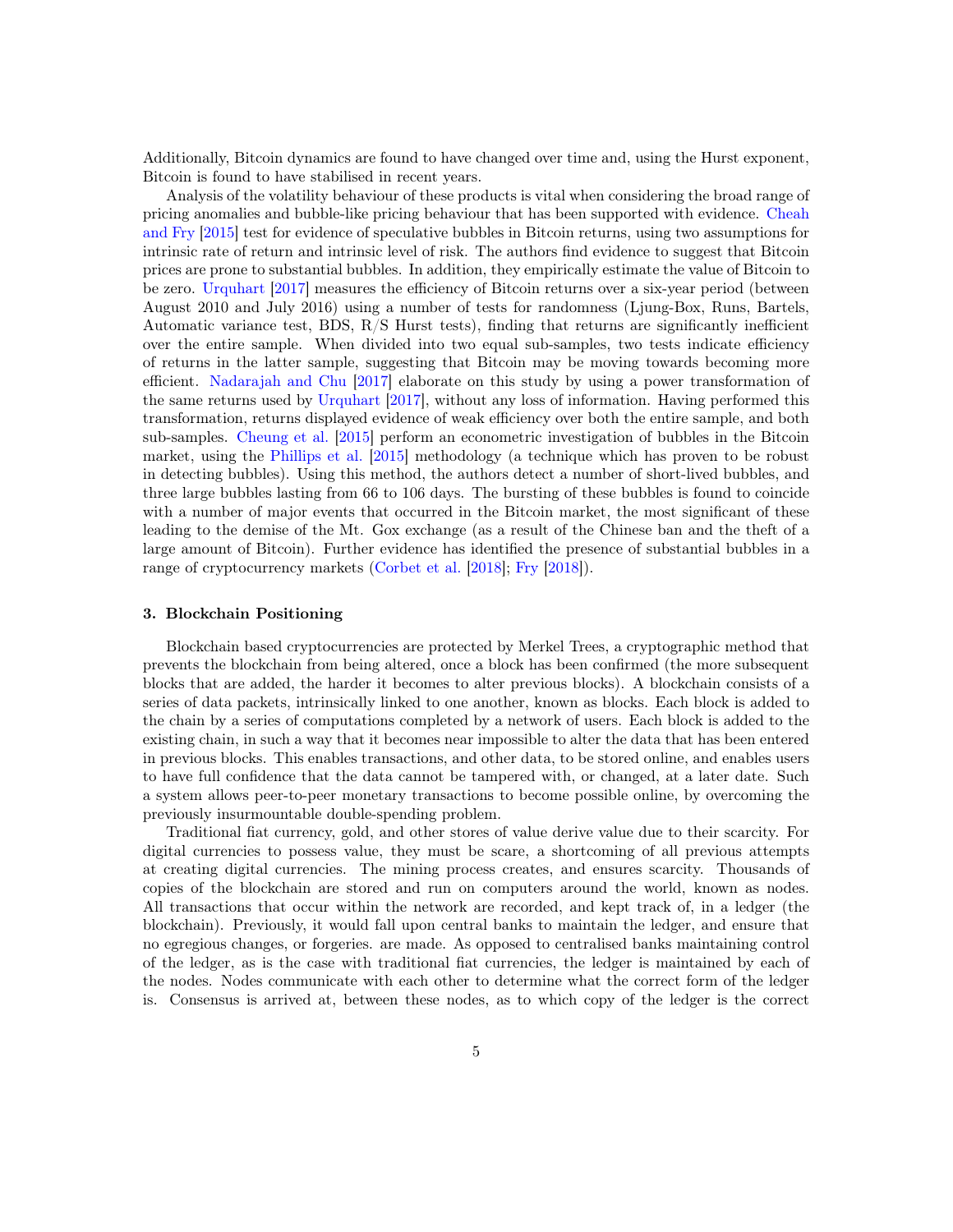one and, as a result, the need for a centralised third-party validator is removed. Full nodes verify and maintain the ledger, in exchange for economic incentives: miner rewards and transaction fees. Nodes compete with each other, in an attempt to solve a complex mathematical problem, which allows for the confirmation of the next block onto the chain. Miners allocate resources, in the form of computing power, to this pursuit, in the hope of receiving a block reward (a payment of Bitcoin to the first node to arrive at the correct solution to the mathematical problem). Digital assets derive their value, and the scarcity necessary for value, from this mining process. Digital assets can be stored using a variety of methods: online wallets, online exchanges, hardware wallets and paper wallets (cold storage) being just a selection of the possible storage methods.

Smart contracts enable the transfer of traditional real-world agreements, onto the blockchain, so that they can be executed online - without the need for a third-party enforcement agent. Smart contracts are computer protocols, intended to facilitate, verify or enforce the negotiation or performance of a contract. Smart contracts define the rules and requirements around a proposed agreement, in the same way that a traditional contract does, however, the smart contract automatically enforces the obligations, removing the need for a trusted third-party.

#### Insert Table [1](#page-19-0) about here

The protocol layers that enable, and define, internet communication are collectively referred to as the internet protocol stack. Figure [1](#page-19-0) presents an illustration of the TCP/IP stack. The lowest, link layer, allows for the transfer of data packets between different hosts on a local network. Hardware protocols such as Ethernet allow for the transfer of data over LANs (Local Access Networks), although the TCP/IP protocol can be implemented on top of almost any hardware. The internet layer allows these data packets to be sent across multiple networks through a routing process. Internet layer protocols such as IP (Internet Protocol) carry data for a number of upper-layer protocols. The transport layer allows for end-to-end communication across a network between application processes running on different networks. Such communication is facilitated through a connection-orientated protocol such as TCP (Transmission Control Protocol). The application layer consists of the necessary protocols - such as HTTP (Hypertext Transfer Protocol) and SMTP (Simple Mail Transfer Protocol) - required for common applications to send and receive application data across the lower level protocols, enabling it to provide a service for the user. The combination of these layers is referred to as the protocol layer, and is the necessary foundation that common web applications such as Gmail and Google are built upon. The blockchain market and ecosystem should be viewed in the same manner, not as a series of individual currencies, but as a blockchain stack. Cryptocurrencies are frequently viewed by investors as one and the same, but there are large differences between the various categories that these cryptocurrencies fall under. In the same way that Gmail is a single application of the entire Internet stack, and the protocols that underlie it, Bitcoin is a single use of its underling protocol, the blockchain. Blockchains enable the transfer and sharing of data to take place in a decentralised, and transparent, manner. These blockchains should be viewed similarly to HTTP and TCP - as the bottom layer of the blockchain stack. Only once these protocol layers have been sufficiently developed, can user-friendly applications be built upon them. Contrary to public opinion, the blockchain's use is not limited to purely facilitating financial transfers and transactions. Blockchains enable the transfer of data, and so, allow a number of possible use cases to be built upon them. Such uses include, file and data sharing (IPFS, Filecoin), decentralised super-computers (Golem), and the execution of smart contracts, first demonstrated by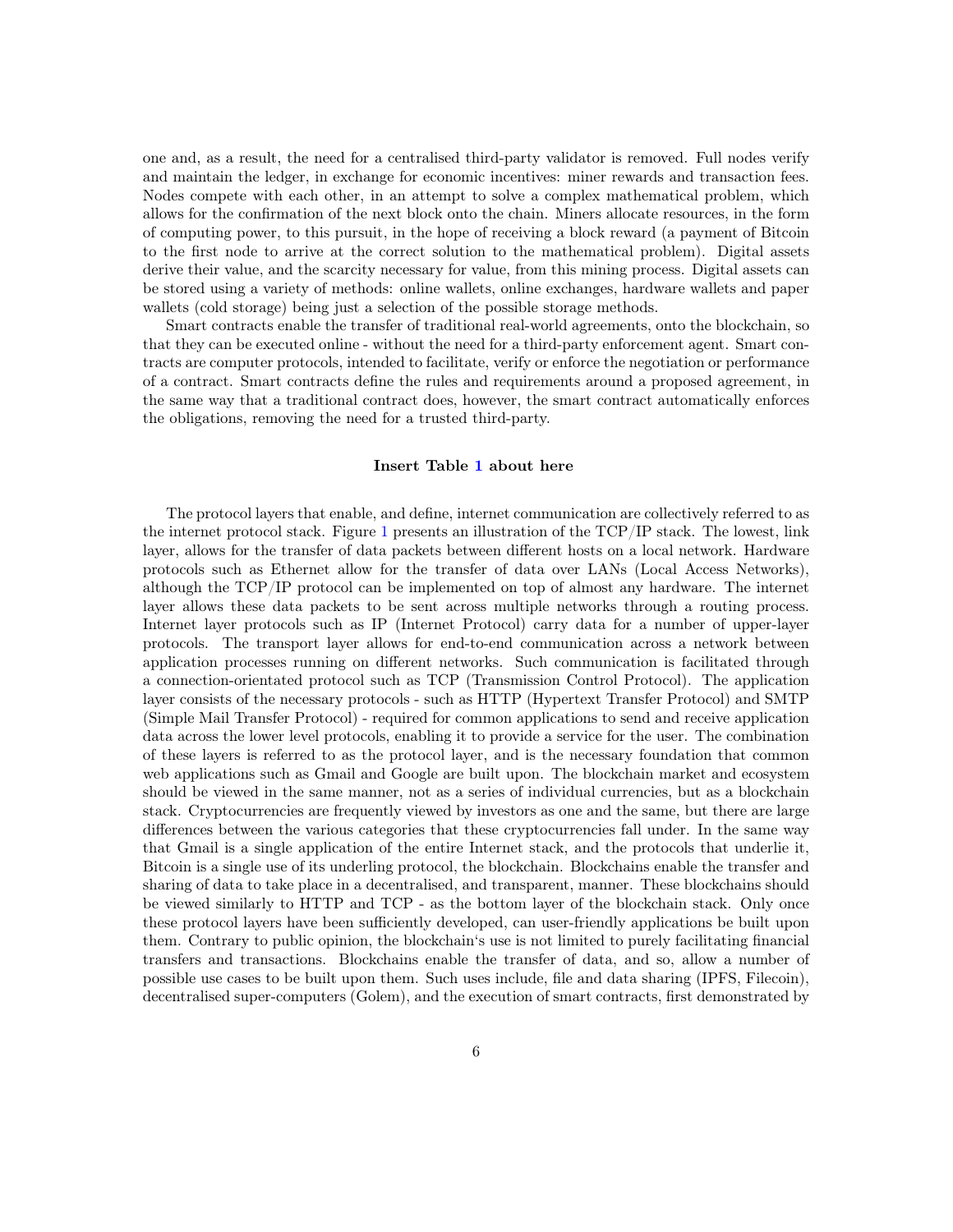Ethereum. As such, it would be inappropriate, and incorrect, to compare and contrast all tradeable tokens in the digital asset market, with Bitcoin. Bitcoin is merely a single use case of a much wider market. A visual representation of a potential blockchain stack is also provided in Figure [1.](#page-19-0)

The current digital assets market currently consists of a number of tokens from both the protocol and application layers of the blockchain stack - a dynamic not previously observed in the early days of the internet. Such a dynamic is created due to the newfound ability of blockchain protocols to create wealth. Shared internet protocols such as TCP/HTTP are essential to the modern internet, however they generate no value for users and it falls upon the top-end applications to do so. In the case of the blockchain stack, low-level protocols such as Ethereum, can be monetised - through the creation of a token - and so, are capable of generating wealth. As illustrated by Figure [1,](#page-19-0) these protocols will be capable of generating large amounts of wealth, as they are an essential component of every top-level application built upon them. As such, we consider it incorrect to view the digital assets market as one entity - similar and comparable to Bitcoin - and instead, suggest that assets should be evaluated based on their position within the blockchain stack.

- 1. Currencies: The most notable, and widely used, digital asset is Bitcoin. Bitcoin is a peer-topeer digital asset, which claims to be decentralised and independent of monetary authority influence, created by Satoshi Nakamoto [\(Nakamoto](#page-17-15) [\[2008\]](#page-17-15)). Transactions take place directly between users, and are verified by network nodes. To overcome the traditional 'doublespending' problem, each transaction must be cryptographically verified by a network node, or 'miner'. [Kroll et al.](#page-17-10) [\[2013\]](#page-17-10), provides a detailed description of the mining process). Miners add verified transactions to a publicly distributed ledger, or blockchain, and are incentivised to do so by the reward of transaction fees and new bitcoins. New bitcoins are created every 10 minutes, via this mining process, and will continue to do so until the full supply, of 21 million bitcoins, has been issued. In this way, unlike traditional FIAT currencies, Bitcoin is a deflationary asset. As the digital assets market has expanded, a number of other peer-to-peer currencies have emerged. Some have made minor adjustments and changes to the original Bitcoin source code, while others have created an entirely new asset. Alternative coins, or altcoins, typically aim to improve upon Bitcoin in areas such as privacy, transaction speed and cryptographic proof method. We define any digital asset who's primary function is that of a medium of exchange or transfer of value, as a Currency.
- 2. Protocols: We define a protocol as a set of rules governing the transfer of data across networks. Figure [1](#page-19-0) contains a number of examples of internet protocols including: Hypertext Transfer Protocol (HTTP), the underlying protocol of the World Wide Web defining how messages are formatted and transmitted; HTTP Secure (HTTPS), a communications protocol used for secure communication over networks; and Secure Sockets Layer (SSL) a communications security protocol commonly used in email. Unlike Currencies, we define blockchain Protocols as digital assets whose primary function will be that of data transfer, and provide a bottom layer on which to build decentralised applications. When categorising the digital assets in our sample, we include any platform, blockchain or method for data transfer, upon which other applications could feasibly be built, in our definition of the term 'protocol'.
- 3. Decentralised Applications (dApps): The term decentralised application (dApp) refers to any application whose back-end code runs on a decentralised peer-to-peer network. This contrasts with traditional applications, whose back-end code is usually executed on a centralised server. dApps typically consist of front-end code and user interfaces written in a traditional programming language, and back-end code executed on a blockchain - typically in the form of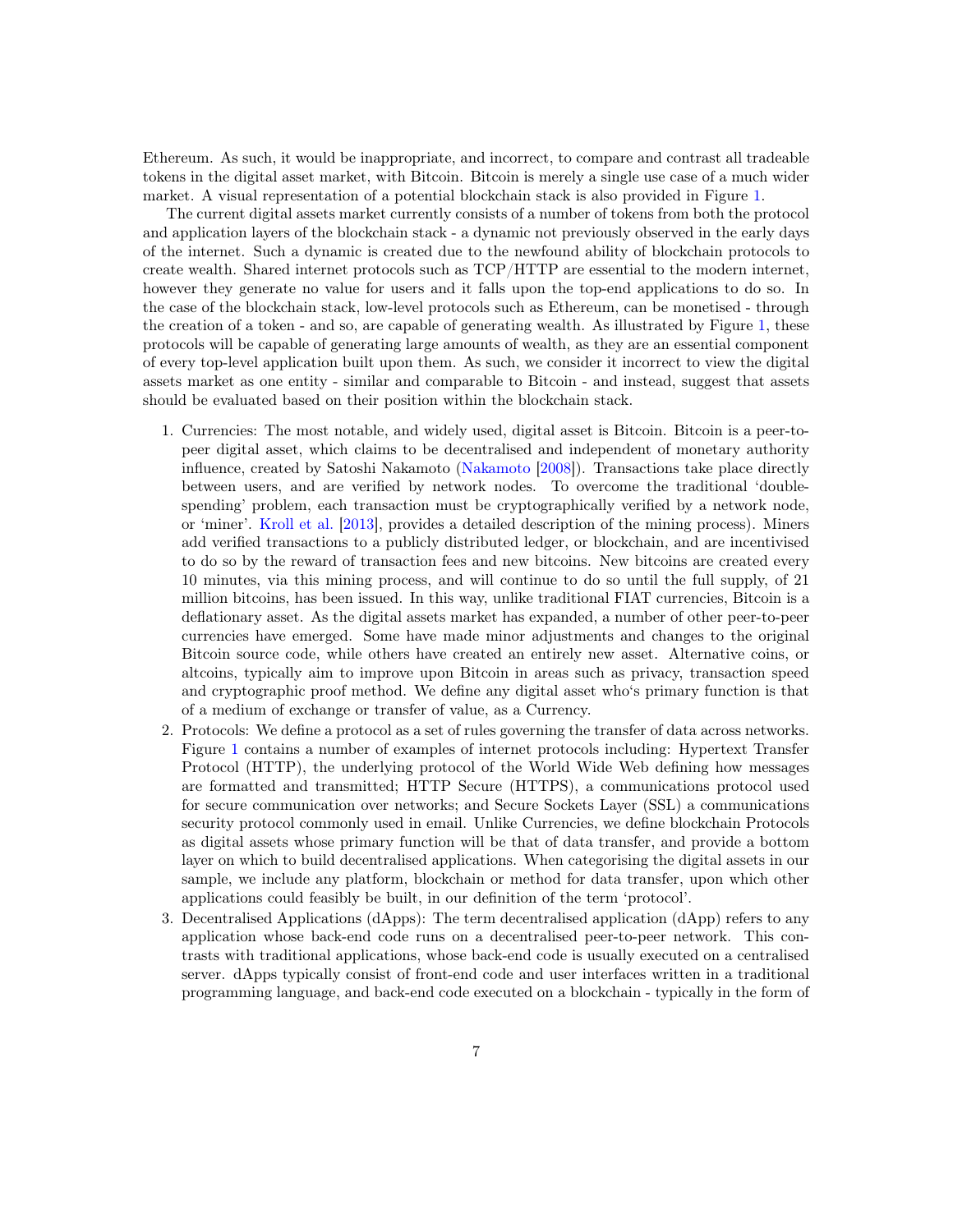smart contracts. For the purposes of this study, we define dApps as any decentralised application built upon a blockchain or platform, whose primary purpose is not that of currency or monetary transfer. Examples of blockchain dApps include decentralised storage applications, insurance applications, and decentralised autonomous organisations (DAOs).

We define a digital asset as any asset in binary format owned by an individual. For the purpose of this study, we collectively refer to the combination of cryptocurrencies, blockchain platforms, protocols and decentralised applications contained in our sample, as digital assets. A coin such as Bitcoin, is a single application built upon its underlying blockchain. A protocol such as Ethereum allows smart contracts to be executed upon its blockchain, and in doing so, allows decentralised applications to be built upon it. Any application built upon a blockchain, is intrinsically linked with that blockchain. A token issued upon the Ethereum blockchain (referred to as an ERC-20 token) requires Ether to execute the smart contracts that allow this token/application to function. In this way, as the token grows, so does the underlying protocol, and any wealth generated at the application layer, is distributed not only among its own token holders, but back to the underlying protocol itself. As such, Ethereum token holders benefit not only from the growth of Ethereum, but from the growth of any application built upon the platform - as a growth in the token, inherently causes the platform itself to grow. As such, when attempting to price or economically analyse such assets, it would be inappropriate to compare a token with the blockchain that token itself is built upon, the two should be viewed as entirely different classes of asset.

## 4. Data and Methodology

## 4.1. Data

Unlike traditional equities and commodities, digital assets are traded on a number of exchanges; as such, closing prices can vary depending on the exchange used to source the data. Data is obtained from www.coinmarketcap.com, where closing prices are constructed using a weighted combination of closing prices from all exchanges on which the asset is traded.

## Insert Table [1](#page-20-0) about here

We source daily closing prices for all assets, and exclude any assets that provide less than 90 days of observations, leaving us with a remaining 58 digital assets in our sample displayed in Table [1.](#page-20-0) We use the US nominal broad dollar index, a trade-weighted index used to measure the value of the dollar, relative to other world currencies to represent a global currency factor. We identify Bitcoin as the market leader among digital assets. Due to its large market capitalisation, relatively stable price, and high level of trust and reputation among users as the market leader, we use Bitcoin returns as a proxy for a domestic (US) currency factor. We refer to each variable in our sample (digital assets and currency pairs) as an asset.

#### Insert Table [2](#page-22-0) about here

We aim to examine the reaction of each asset in our sample to US policy announcements. To do this, we construct a database of US policy changes between the 26th April 2013 and the 30th June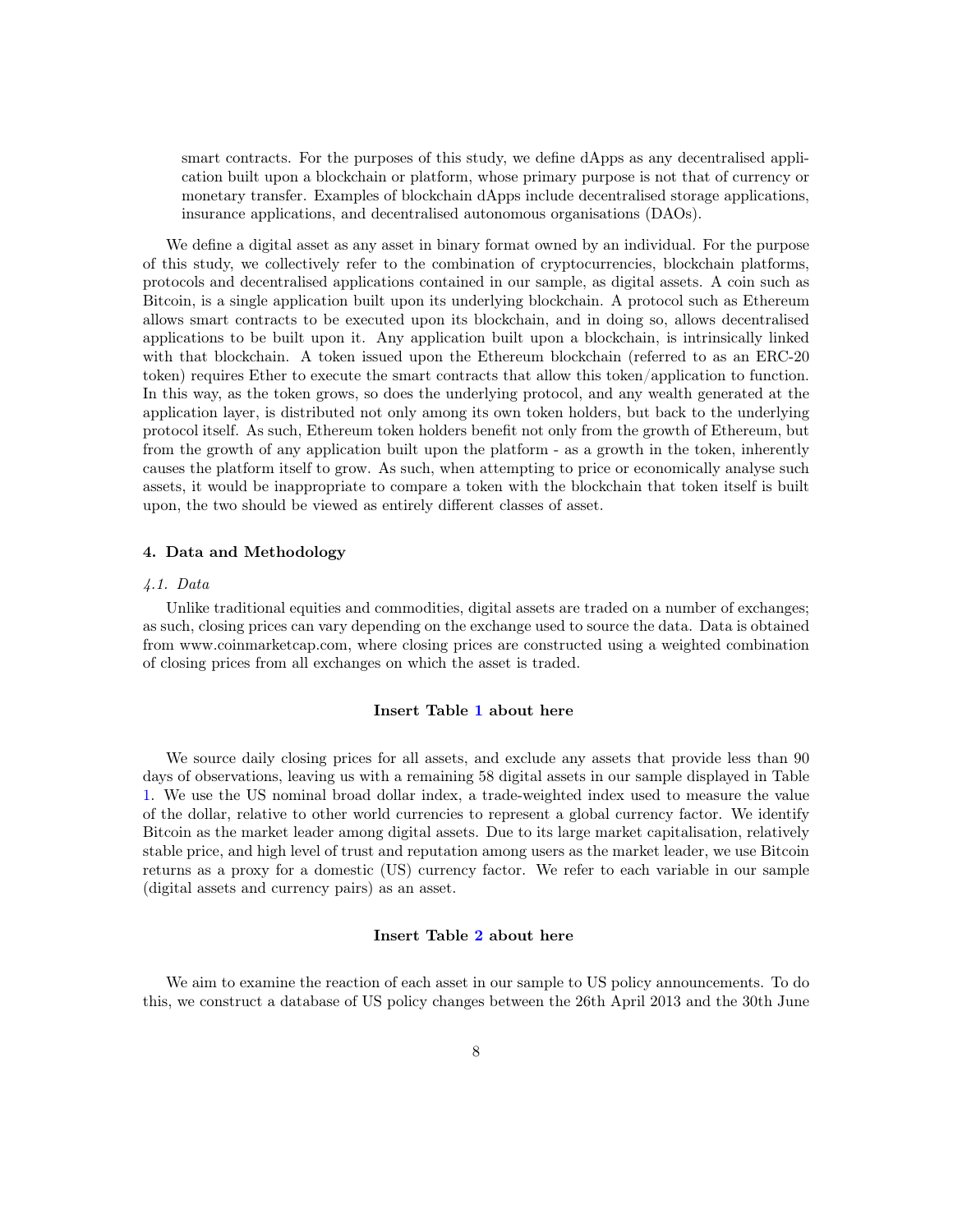2017. Our announcement database consists of eight interest rate changes and quantitative easing (QE) announcements made by the US Federal Market Open Committee, between May 2013 and June 2017, and is presented in Table [2.](#page-22-0) We denote the 50 days following the announcement of an interest rate or QE change, as the announcement period.

## Insert Table [3](#page-23-0) about here

We sort our sample by type of cryptocurrency, denoted as either a Currency, Protocol or Decentralised Application (dApp), based on the definitions provided in previous sections of this paper. To summarise: we denote a Currency as any digital asset whose primary use is monetary payments, currency related, or a store of financial value. We denote a Protocol as any digital asset whose primary function is that of a blockchain protocol or platform. We denote a dApp, as any third-party application, with a primary function other than currency, built on an existing blockchain.

#### 4.2. Methodology

We note the presence of heteroscedasticity and volatility persistence [\(Andersen and Bollerslev](#page-15-7) [\[1997\]](#page-15-7)) in our returns data. When testing for contagion and volatility spillovers, methods which do not correct for heteroscedasticity are found to be biased [\(Forbes and Rigobon](#page-16-10) [\[2002\]](#page-16-10)) - such tests will overstate any increases in market volatility, and the magnitude of cross-market relationships. As such, non-heteroskedastic adjusting tests may incorrectly suggest that volatility spillovers have occurred. To account for this, we implement a variation of the generalised autoregressive conditional heteroscedasticity (GARCH) based approach [\(Edwards](#page-16-11) [\[1998\]](#page-16-11) and [Engle et al.](#page-16-12) [\[1990\]](#page-16-12)). Specifically, we use the exponential generalised autoregressive conditional heteroscedasticity (EGARCH) model, as it allows for asymmetric effects between positive and negative returns. After completing the standard robustness tests the EGARCH(1,1) methodology, for the most part, was selected as the appropriate model to test for changes in volatility<sup>[3](#page-0-0)</sup>. Where necessary, we display the results of the best-fitting methodology as determined by the selection criteria<sup>[4](#page-0-0)</sup> displayed in Table [3.](#page-23-0) Models that incorporate volatility asymmetries, or negative correlations between returns and volatility innovations, generally outperform models that do not. Further, the EGARCH methodology exploits information contained in realised measures of volatility while providing a flexible leverage function that accounts for return-volatility dependence while remaining in a GARCH-like modelling framework and estimation convenience, the model allows independent return and volatility shock and this dual shock nature leaves a room for the establishment of a variance risk premium. We estimate the standard market model as follows:

$$
r_{i,t} = a_{0,i} + a_{1,i} f_t^{global} + \epsilon_{i,t}
$$
\n
$$
\tag{1}
$$

<sup>3</sup>We considered the use of GARCH, Threshold GARCH (TGARCH) and GJR-GARCH, but EGARCH was found to outperform each methodology. Results are available from the authors on request. An intercept and a deterministic trend were included in the Augmented Dickey Fuller (ADF) and Phillips Perron (PP) models. The trend was included to capture the reduction in average volatility that took place during the period analysed. The ADF model tests whether the equity series contain a unit root in order to correct for serial correlation. PP tests employ a nonparametric estimator of the variance-covariance matrix with d truncation lags. The models test down by sequentially removing the last lag until a significant lag is reached giving the order of augmentation for the ADF test that minimised the Akaike information criterion. The results indicated rejected of the null-unit root hypotheses at a minimum of the 5 per cent level

<sup>4</sup>Results for all methodological calculations are available from the authors on request.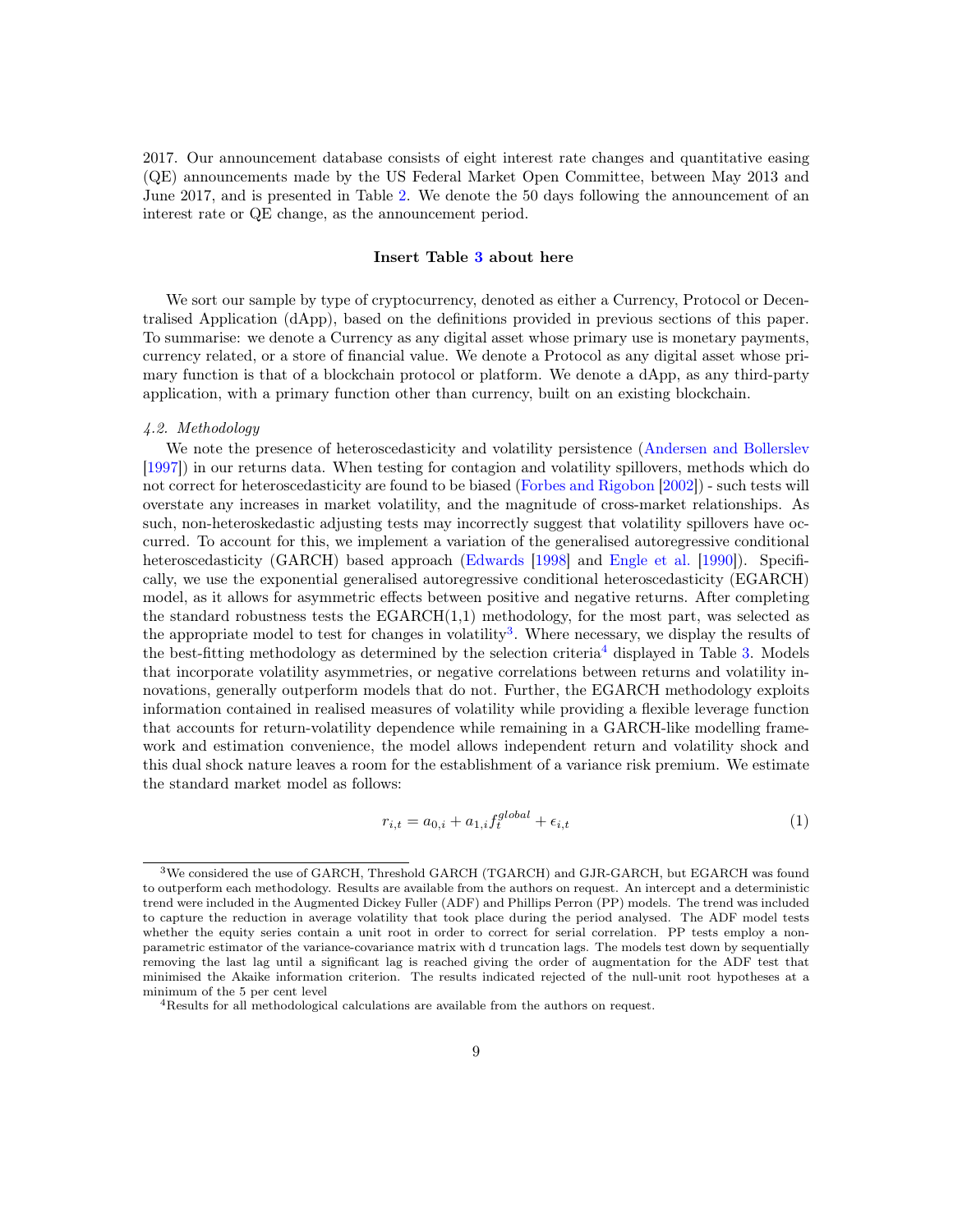where  $f^{global}$  represents the global currency factor in the form of the US broad dollar index, representing the common shock to all currencies.  $a_{(1,i)}$  is a measure of global systematic risk exposure for asset i.  $r_{(i,t)}$  represents the return of asset i at time t. To identify systematic volatility spillovers, we extend specification (1) as follows:

$$
r_{i,t} = a_{0,i} + a_{1,i} f_t^{global} + a_{2,i} f_t^{global} I_t + \epsilon_{i,t}
$$
\n(2)

 $I_t$  takes the value 1 during an announcement period, and 0 during all other periods.  $a_{2,j}$  therefore, is a measure of the change in systematic risk exposure following the interest rate announcement, and can be used to represent systematic volatility spillovers. To capture both idiosyncratic and shift volatility spillovers, we extend the specification as follows:

$$
r_{j,t} = a_{j,0} + b_{1,j} f_t^{global} + b_{2,j} f_t^{global} I_t + b_{3,j} f_t^{BTC} + b_{4,j} f_t^{BTC} I_t + \xi_{i,t};
$$
\n(3)

where,  $j = 1, \ldots, n-1 \neq US$ .  $f_t^{BTC}$  represents the US domestic currency factor, proxied by Bitcoin returns.  $b_{1,j}$  represents a standard CAPM beta coefficient against global markets.  $b_{2,j}$ represents systemic volatility spillovers (as previously discussed).  $b_{3,i}$  measures any spillover effects that occur as a result of shocks emanating from the interest rate announcement.  $b_{4,j}$  is a measure of the change in spillover effects that occurred solely during an announcement period. These additional spillover effects then, can be used to denote idiosyncratic volatility effects.  $b_{5,j}$  captures any intercept shift in the model that occurred during the announcement period, and is used to represent shift volatility spillovers. We express the variance equation of our EGARCH model as follows:

$$
ln(\alpha_{j,t}^2) = c_{0,i} + c_{1,i}(|Z_{i,t-1}| - E|Z_{i,t-1}) + c_{2,i}z_{i,t-1} + c_{3,i}ln(\alpha_{i,t-1}^2)
$$
  

$$
z_{i,t-1} = \frac{\eta_{i,t-1}}{\alpha_{i,t-1}}; \eta_{i,t} = \{e_{i,t-1}, \eta_{i,t-1}, \xi_{i,t-1}\}
$$
  

$$
\eta_{i,t} \sim student_t(0, \sigma_{i,t}^2)
$$
 (4)

We use the following variance equation to capture the volatility spillover effects emanating from the US, which we use to identify volatility volatility spillover:

$$
ln(\sigma_{j,t}^2) = c_{0,j} + c_{1,j}(|Z_{i,t-1}| - E|Z_{i,t-1}) + c_{2,j}z_{j,t-1} + c_{3,j}ln(\sigma_{j,t-1}^2) + \pi_{1,j}ln(\sigma_{BTC,t}^2) + \pi_{2,j}ln(\sigma_{BTC,t}^2)I_{1,t} + \pi_{3,j}ln(\sigma_{BTC,t}^2)I_{2,t} where; j = 1, ......., n - 1 \neq BTC
$$
\n(5)

 $\pi_{1,j}$  represents general US volatility spillover, over the entire sample period.  $\pi_{2,j}$  measures the US volatility spillover that occurred during the announcement period itself. This measure of additional volatility spillover is used to represent volatility driven spillover.

## 5. Results

#### 5.1. Volatility spillover and feedback effects

Using our previously outlined methodology, we find significant evidence of volatility spillover transfers from US monetary policy announcements, to the digital asset market. With the exception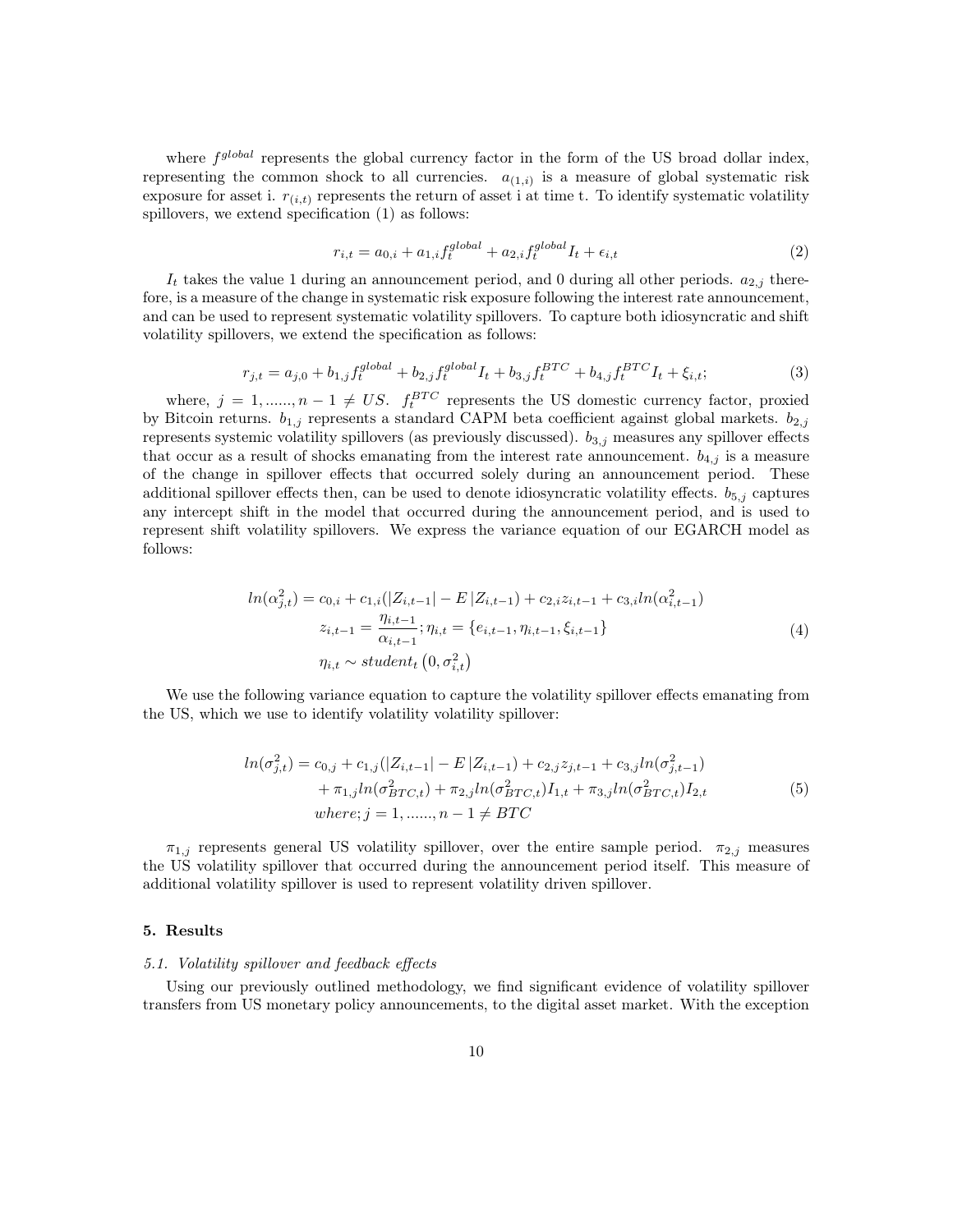of four, relatively small-cap currencies, all other digital assets in our sample exhibit statistically significant evidence of exposure to global systematic risk during the sample period. The four exceptions (Gulden, ReddCoin, Xaurum and CloakCoin) are all relatively small-cap assets, and are all classified as Currencies (Gulden, ReddCoin and CloakCoin are all used for payments, while Xaurum represents a store, or unit, of value).

A digital asset's change in exposure to global systematic risk, as a result of the monetary policy announcement, is represented by the coefficient  $b_2$ . An increase in exposure to global systematic risk, in the period following the policy announcements, indicates systematic volatility spillover generated solely by the monetary policy announcement. All digital assets which experienced exposure to systematic volatility spillover were either Currencies or Protocols. We observe no evidence of systematic volatility spillover in any of the dApps in our sample. A total of twelve digital assets experienced systematic volatility spillover exposure. Of this total, seven experienced a significant increase in systematic volatility spillover, while five experienced a significant decrease. The seven digital assets which experienced an increase (Bytecoin, BitcoinDark, Burst, Leocoin, Monacoin, ReddCoin and Stellar Lumens) are all classified as Currencies. Four of the five assets which experienced a decrease (AntShares, Ethereum, NXT and Stratis) were classified as Protocols. Peercoin is the only currency in our sample to have experienced a significant increase in global systematic volatility spillovers. Of the five assets which displayed evidence of negative exposure to global systematic volatility spillovers, all five had previously displayed positive exposure with the global market, prior to the monetary policy announcements.

The unreported coefficient,  $b_3$ , represents the general spillover effects [Masson](#page-17-16) [\[1999\]](#page-17-16) that emanate from the domestic cryptocurrency market, represented by Bitcoin (BTC). The coefficient  $b_4$  then, represents the additional BTC spillovers that occurred, following each monetary policy announcement, and we denote this effect as idiosyncratic volatility spillover. Almost all of the assets in our sample displayed evidence of exposure to idiosyncratic volatility spillover (82%). The ten assets which display no evidence of such spillovers (AntShares, Mona, Synero, PivX, Status, Monero, Verge, ReddCoin, Cloak and NEM) are a combination of all three classifications of asset. Only Ethereum and Bytecoin display a negative, statistically significant, idiosyncratic spillover coefficient. The presence of shift volatility spillover is represented by the coefficient  $b_5$ . Almost half (47%) of our sample experienced shift volatility spillover. Of the assets to have experienced shift volatility spillover, fifteen were Currencies, eight Protocols and five dApps.

#### Insert Table [4](#page-24-0) about here

As illustrated in Table [4,](#page-24-0) exactly half of the digital assets in our sample (29) exhibited some form of US monetary policy generated volatility spillovers. A small group of four digital assets (CloakCoin, EarthCoin, Syscoin and NEM) exhibit volatility spillover effects that were driven by volatility spillovers. Three of these assets are relatively small assets, with the exception of NEM, a large-cap protocol (market capitalisation of \$1.7 billion, the sixth largest in our sample). A small group of five assets (Agoras Tokens, Gulden, ReddCoin, Xaurum and Stellar Lumens) display evidence of effects that were primarily driven by systematic volatility spillovers. With the exception of Agoras, the remainder are all classified as a Currency. Again, the majority of the assets are relatively small-cap, excluding Stellar Lumens (\$286 million market capitalisation, the 26th largest). Ten assets display evidence of spillover effects that were driven by idiosyncratic shocks. This group is primarily comprised of Currencies, indicating that it was this category which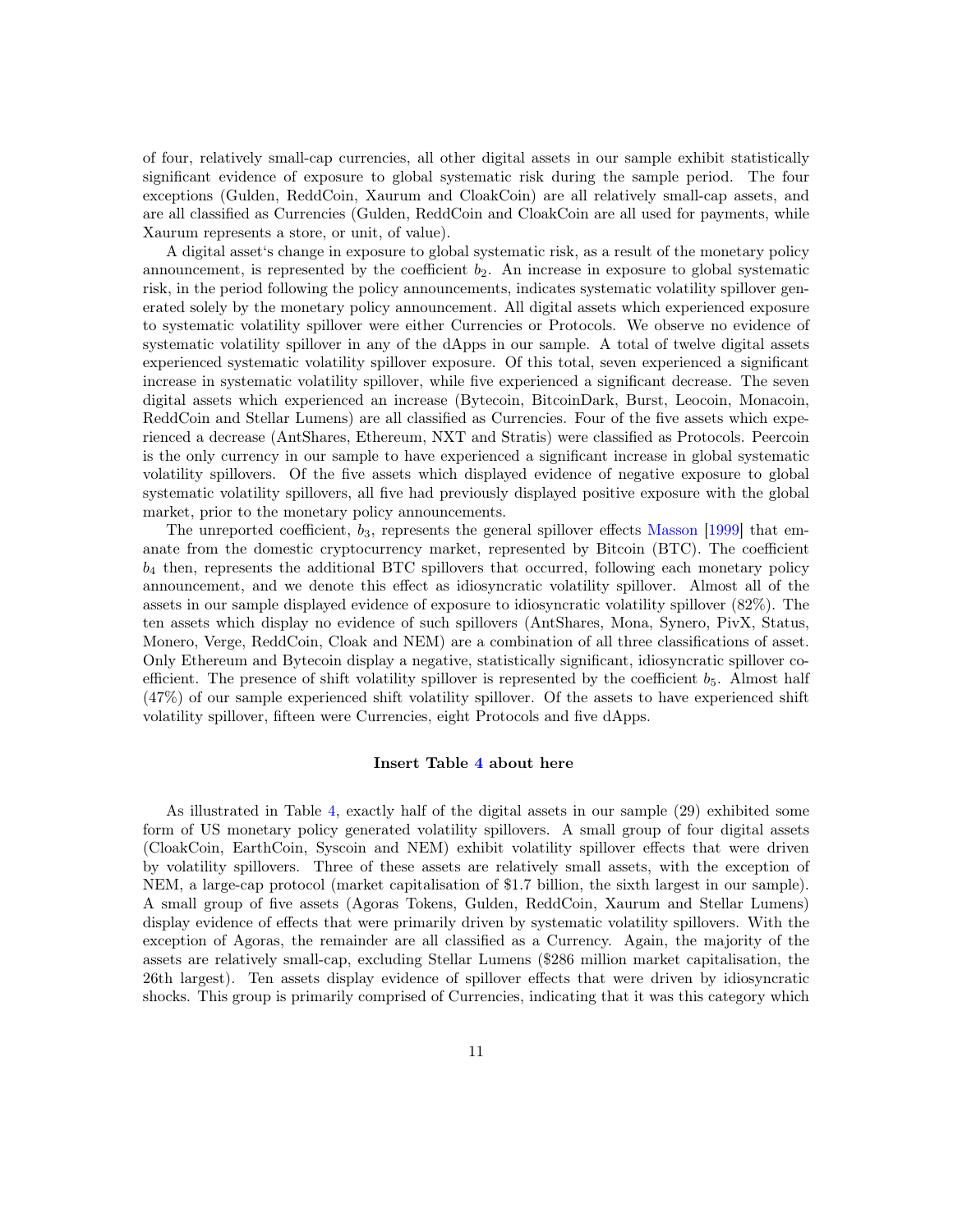was most likely to experience the effects of monetary policy generated shocks. Additionally, this group features a number of the largest assets in our sample (Bitcoin, Litecoin and Dash) suggesting that, as a digital asset which is primarily used for financial payments and monetary transfers becomes larger, it becomes more exposed to traditional currency monetary policy announcements. A further ten assets experienced multiple drivers of volatility spillovers. Again, the list is primarily comprised of Currencies and Protocols. Notably, Ethereum (a Protocol, and the second largest market-cap in our sample) displays evidence of such exposure to multiple forms of spillovers. The lack of any dApps on this list is notable, and the fact that only two in total experience volatility spillover driven effects of any kind, suggests that this category remains predominantly immune to US monetary policy effects.

A total of 76% of Currencies in our sample experienced some form of volatility spillover. When compared with the presence of Protocols which experienced a form of spillover transfer (40%), it is clear that digital assets which are primarily used for monetary transfer and financial services, are more susceptible to US monetary policy volatility spillovers transfer. The fact that only 20% of the dApps in our sample experience any form of volatility transfer, suggests that this category of assets remain immune to traditional currency monetary policy effects. Having examined the volatility spillover responses of our entire sample to policy decisions, we now segregate our sample based on 1) category and 2) whether the digital asset is mineable or not. After separating by type of cryptocurrency, we re-estimate our results using the same methodology contained in the previous section.

## 5.2. Behavioural differences between currencies, protocols and dApps

The three groups of cryptocurrencies contain 28, 20 and 10 digital assets, respectively. All three categories display evidence of positive exposure to global systematic risk, confirming the previous sections result, and indicating that digital assets, as a whole, are subject to global market risk exposure. While a number of individual assets experienced exposure to systematic volatility spillovers, once separated into groups, none of the three categories display significant evidence of such exposure. The fact that affected individual assets are all predominately large-cap suggests that, as an asset's market capitalisation increases, it becomes significantly exposed to global systematic spillovers, while the digital asset market as a whole remains mostly immune. Whether or not this increased exposure is positive or negative depends on the category of asset. The previously identified split between positively and negatively exposed assets, dependent on their being Currencies or Protocols, suggests that, as a Currency increases in market cap, it become more exposed to systematic volatility spillovers, while Protocol layer assets will experience reduced exposure.

Idiosyncratic volatility spillovers are found to be positive, and statistically significant, in both the Currency and dApps groupings. The Protocol cohort displays no significant evidence of exposure to this form of spillover. Having previously presented evidence of idiosyncratic spillover in 82% of the total sample, this becomes an important result. Protocol level digital assets clearly display a reduced propensity for idiosyncratic volatility spillover exposure, when compared with other assets in the market. This finding is a notable contribution to the quickly expanding area of digital assets and cryptocurrencies and confirms, for the first time, that all digital assets should not be viewed as having similar market characteristics. Digital assets, in fact, react differently to traditional markets and policy announcements, based on the specific use of the asset. Digital assets have largely been compared to, and associated with Bitcoin, due to their relative complexity and the lack of research on the area. The fact that Protocol layer digital assets remain immune to US monetary policy spillovers confirms that each asset should be evaluated and valued based on its own individual use,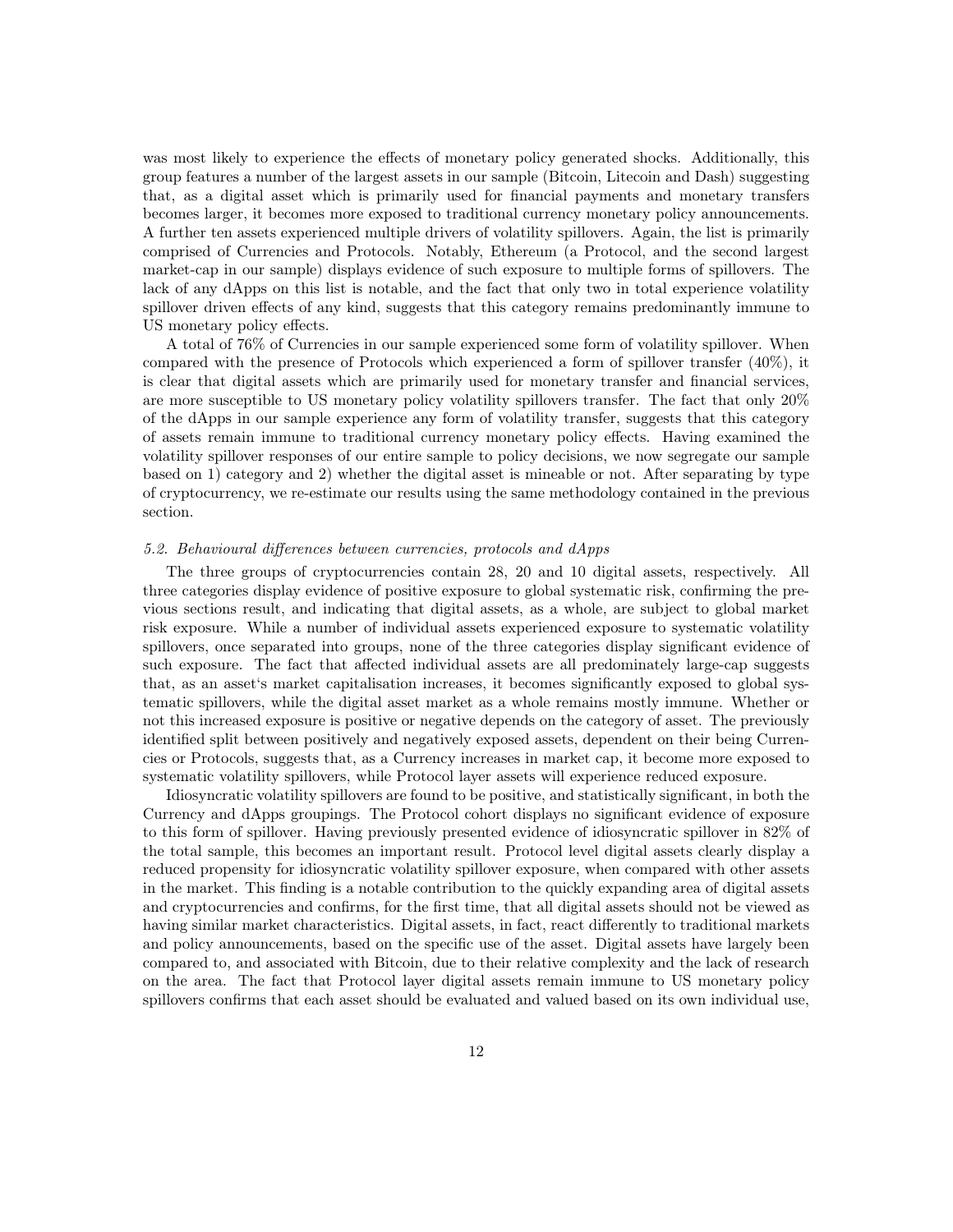rather than be viewed as one entire 'Bitcoin-like' market. Having previously identified exposure to shift spillovers in half the total sample, the presence of positive and significant exposure to shift spillovers, in each of the three groups, confirms that this form of volatility spillover is evenly distributed amongst all forms of asset.

#### Insert Table [5](#page-25-0) about here

As further illustrated by the parameter results in table [5,](#page-25-0) just one of the three cohorts displays evidence of volatility spillover effects that were driven by US monetary policy announcements. Currency volatility spillover effects are shown to be driven by idiosyncratic shocks, a result which is consistent with the findings of Section 4, in which the group of individual assets to be idiosyncratically driven, consists predominantly of larger-cap Currencies. Neither Protocols nor dApps displayed evidence of having any volatility driven effects, a result which is also consistent with earlier presented findings. Just 40% of individual Protocols, and an even smaller 20% of dApps, displayed evidence of having some form of US policy driven spillover effects. Neither of these groups displays significant evidence of such spillover driven effects, indicates that they remain largely immune, and considerably less effected, when compared to Currencies. This result is both significant, and intuitive, suggesting that digital assets whose primary purpose is that of fiscal use and financial transfer, are susceptible to the same US monetary policy generated market volatility spillovers as traditional currencies, while digital assets created for other purposes, remain immune to such policy measures.

## 5.3. Behavioural differences between mineable and non-mineable assets

We further divide our entire sample into two additional cohorts: assets which are mineable, and those which are not. The two groups contain 30 and 28 digital assets, respectively. We note significant differences between the two groups with regard to the  $b_1$ ,  $b_2$  and  $b_4$  coefficients. In Table [6,](#page-25-1) we observe that mineable assets display evidence of significant positive exposure to global systematic risk, consistent with our results from both previous models. However, non-mineable assets are shown to be an exception to this rule, and display no significant evidence of exposure to such risk.

### Insert Table [6](#page-25-1) about here

In the case of exposure to systematic volatility spillovers, mineable assets display a negatively significant change in systematic risk exposure following policy announcements, indicating exposure to systematic spillovers. Again, in contrast, non-mineable assets show no such evidence of exposure. We previously noted a lack of significant systematic volatility spillovers in any of the three categories, however, when viewed individually we noted that a number of currencies and protocols experienced a significant increase or decrease in this form of spillover exposure. This observation is explained by the increased likelihood of a Currency or dApp being mineable, when compared to a Protocol or blockchain itself. In the case of the original twelve assets that experienced systematic exposure - seven were mineable assets. Such results clearly highlight and confirm an increased propensity for systematic volatility spillover exposure in mineable assets. The  $b_4$  coefficient, representing additional BTC spillovers that occurred following a policy announcement, is found to be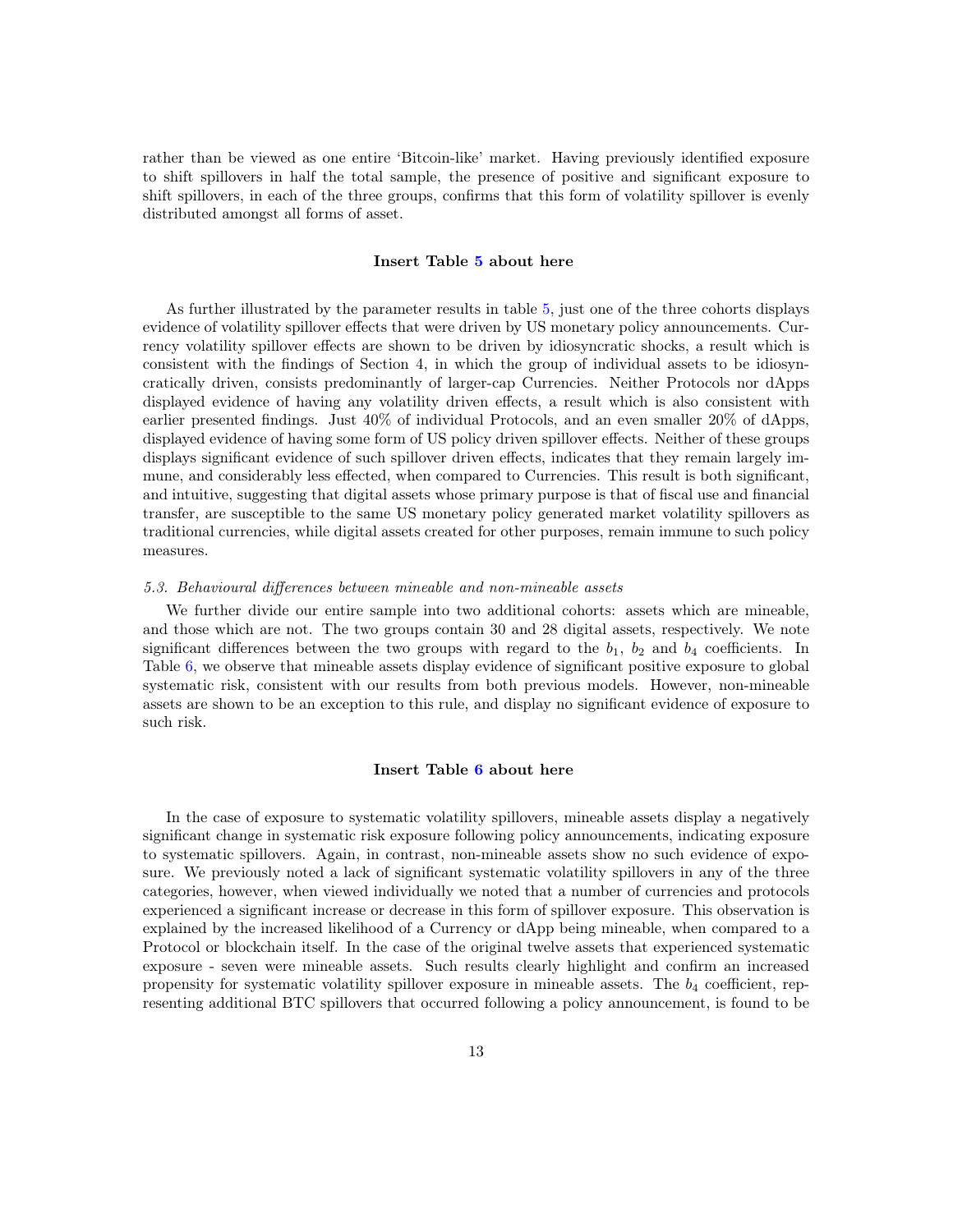significant, and negative, in the case of the group of mineable assets. Once again, we observe a non-significant coefficient in the case of the non-mineable group, indicating a lack of idiosyncratic volatility spillovers. As previously observed, both Currency and dApp cohorts shared this same volatility spillover characteristic, while idiosyncratic volatility spillovers were absent in the Protocol grouping. As we have previously identified, Protocols are more likely to be non-mineable, while Currencies are typical mined. These results are consistent with this early finding, and further confirm the increased likelihood of idiosyncratic volatility transfers in mineable assets, and a reduced propensity in Protocols.

Shift volatility spillovers is found to be both significant and positive, in both portfolios, further confirming the assertion that this form of volatility spillover is evenly distributed amongst all forms of asset, irrespective of category or mining status. As illustrated in table [6,](#page-25-1) both groups display evidence of volatility spillovers that were driven by US monetary policy announcements. Mineable assets are shown to be driven by multiple forms of volatility spillovers, while Non-Mineable assets are primarily volatility driven. The fact that neither grouping is driven by idiosyncratic volatility spillovers is surprising, when the previous section's results are considered. Multiple spillovers was found to be the driving form of volatility spillover for just 17% of individual assets. volatility-driven spillovers accounted for an even smaller figure of just 7%. Additionally, idiosyncratic spillovers were found to be the primary driver of spillover effects in the Currency grouping.

## 6. Robustness Testing

Having previously subjected our analysis to a number of robustness checks based on groups denoted by both asset category and mining status - we further analyse our sample by sub-dividing it into a number of phases, and re-estimating the results. Such an approach has been used successfully in previous studies by [Claessens et al.](#page-16-13) [\[2010\]](#page-16-13); [Dungey and Gajurel](#page-16-14) [\[2015\]](#page-16-14) and [Corbet and Larkin](#page-16-15) [\[2017\]](#page-16-15). From our total sample of eight policy announcements (Table [2\)](#page-22-0), we note that the first four were focused on a quantitative easing announcement or change, while the remaining four centred on an interest rate increase. The four QE announcements were made over a period of seventeen months spanning from 22 May 2013 to 29 October 2014, while the interest rate changes were made over a period of eighteen months, from 17 December 2015 to 15 June 2017. We divide our entire sample into two periods, based on these two date ranges, and label the QE announcement range Period I and the interest rate range Period II. The results are displayed in Table [7.](#page-26-0) The breaking of our entire sample provides an opportunity to differentiate between the early stages of the market, and the changes that have occurred as the market matures. Such a method is in line with the work of [Bouoiyour and Selmi](#page-15-8) [\[2015\]](#page-15-8) who note two distinct phases of BTC returns, and observe a maturing of the Bitcoin market in recent times.

#### Insert Table [7](#page-26-0) about here

We incorporate these two periods into our existing model by extending equations (3) and (5) as follows, where  $I_1$  and  $I_2$  are indicator variables, taking a value 0 or 1, relative to the appropriate period of our sample.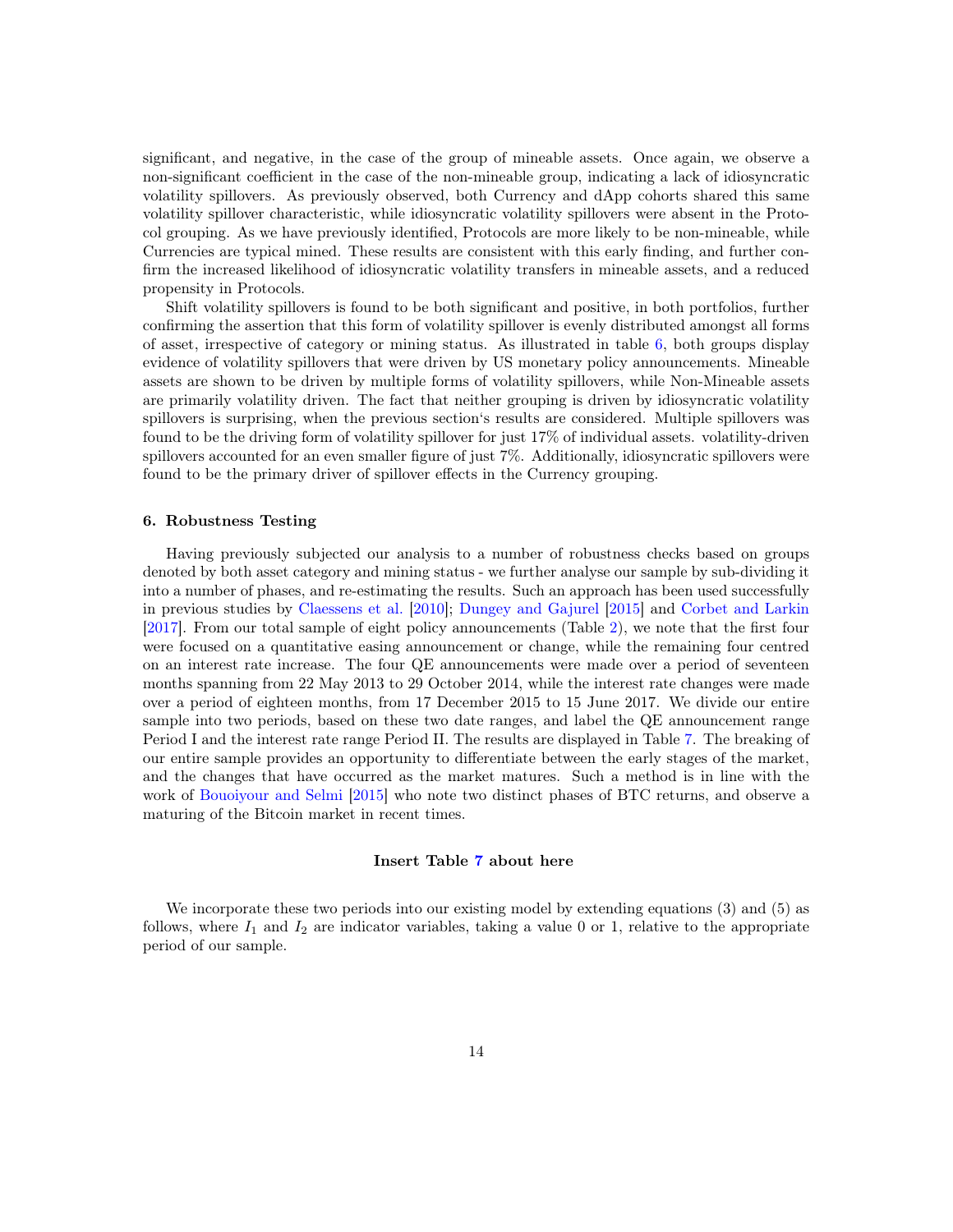$$
r_{j,t} = b_{0,j} + b_1 f_t^{global} + b_2 f_t^{global} I_{1,t} + b_3 f_t^{global} I_{2,t}
$$
  
+  $b_4 f_t^{BTC} + b_5 f_t^{BTC} I_{1,t} + b_4 f_t^{BTC} I_{2,t}$   
+  $b_7 I_{1,t} + b_8 I_{2,t} + \varepsilon_{i,t}$  (6)

$$
ln(\sigma_{j,t}^2) = c_{0,j} + c_{1,j}(|Z_{i,t-1}| - E|Z_{i,t-1})
$$
  
+ 
$$
c_{2,j}z_{j,t-1} + c_{3,j}ln(\sigma_{j,t-1}^2) + \pi_{1,j}ln(\sigma_{BTC,t}^2)
$$
  
+ 
$$
\pi_{2,j}ln(\sigma_{BTC,t}^2)I_{1,t} + \pi_{3,j}ln(\sigma_{BTC,t}^2)I_{2,t}
$$
 (7)

Results for periods I and II are presented in Table 5. With the exception of idiosyncratic, all other forms of volatility spillovers decreased to a lower level in Period 2. The second stage GARCH estimation indicates that the percentage exposure of assets to global systematic volatility spillovers decreased from 31.7% in Period 1 to 17.1% in Period 2, while the number of assets exposed to shift spillovers decreased from 46.3% to 31.7%. This decrease in both systematic and shift spillovers suggests that digital assets become less exposed to such forms, as they mature. We observe an increase in market capitalisation across all digital assets, throughout our sample period (as illustrated in Figure [2\)](#page-21-0), suggesting that this increase contributes to the reduction in systematic and shift volatility spillover exposure. Volatility spillovers exposure experienced a small decrease from 58.5% to 56%. Volatility spillovers remains the most dominant and frequent form of volatility spillovers exposure in both Periods 1 and 2. The relatively small change across periods suggests that levels of volatility spillovers exposure remain constant as asset size increases. Only idiosyncratic spillovers experience an increase between periods, with 39% of assets displaying evidence of exposure to such volatility spillovers in Period 2 representing an increase from 29.2% in Period 1. This observed increase indicating that increases in the market capitalisation of digital assets correspond with an increase in levels of idiosyncratic volatility spillover exposure.

## 7. Conclusions

Our findings are consistent with our previous, theoretical, discussion on the existence of traditional volatility spillover channels between broad financial markets and the new digital asset class containing cryptocurrencies [\(Corbet et al.](#page-16-1) [\[2018\]](#page-16-1)). Our primary observation is that digital assets do not in fact, react in an identical manner, and so, should not be viewed as one category or market. Currencies appear linked to the FIAT market, and remain connected (at least in a statistical sense), to the policy making decisions of traditional FIAT banks (Federal Reserve). While we isolated currencies from the rest of the application layer, we observe other forms of application to display a similar reaction. Our most significant finding however, is the observation that protocol based assets display evidence of a completely different reaction, in some cases moving in an opposite direction to currency based applications. Such findings confirm our previous proposition, and warrant digital assets to be evaluated based on their use, and place, within the blockchain stack rather than viewed as a single entity within the cryptocurrency market.

In the previously examined Internet stack, underlying web protocols were not accessible to investors, leaving only the top application layer as an avenue to create wealth. This model has changed with the advent of blockchain technology, and as a result, wealth will indeed be created in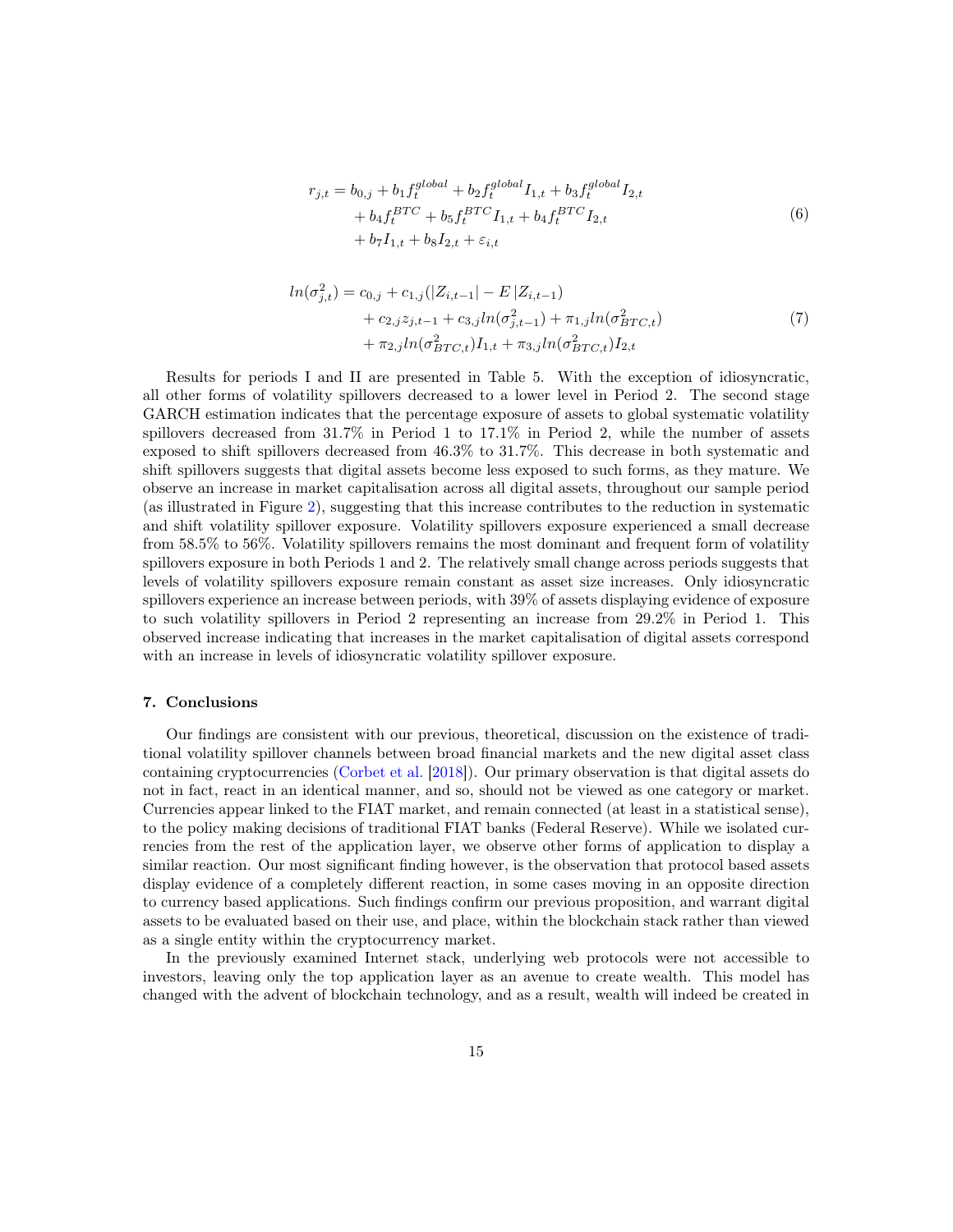the lowest level of the stack. As such, these underlying protocols should be viewed as almost a new form of financial asset, one that cannot be compared with previous instruments, and our findings, the observation of their reaction to traditional FIAT markets and monetary policy announcements, confirm this to be the case. Application layer ICOs are being used as an alternative method to raise capital for projects, which in some cases are still at a concept stage, rather than utilising traditional venture capital funding routes. ICOs are being used to crowd-source funding, and in many cases, the process has been abused. The rapid growth of such ICOs present evidence of one of the traditional hallmarks of a bubble. If all assets and cryptocurrencies are viewed in this manner, it follows that the entire market would be subject to the effects of a bubble. [Zeira](#page-18-1) [\[1999\]](#page-18-1) offered an explanation for this through development of the hypothesis of 'informational overshooting', where bubbles are largely explained due to informational dynamics. This appears to be a explanation that is largely applicable to this rapidly developing market. As we have demonstrated, these blockchain applications are simply thin layer applications, built upon the protocols themselves. Once we differentiate between these two classes of digital assets, it becomes possible to consider these applications to be overvalued and in the midst of a bubble, whilst viewing protocols as entirely separate entities, indeed entities that could retain value despite a potential market crash that may occur among application layer tokens.

## Bibliography

- <span id="page-15-1"></span>Akyildirim, E., S. Corbet, P. Katsiampa, N. Kellard, and A. Sensoy (2019). The development of bitcoin futures: Exploring the interactions between cryptocurrency derivatives. Finance Research Letters Article in Press.
- <span id="page-15-4"></span>Akyildirim, E., S. Corbet, B. Lucey, A. Sensoy, and L. Yarovaya (2019). The relationship between implied volatility and cryptocurrency returns. Finance Research Letters Article in Press.
- <span id="page-15-7"></span>Andersen, T. G. and T. Bollerslev (1997). Heterogeneous Information Arrivals and Return Volatility Dynamics: Uncovering the Long-Run in High Frequency Returns. The Journal of Finance 52(3), 975–1005.
- <span id="page-15-6"></span>Bariviera, A. F., M. J. Basgall, W. Hasperué, and M. Naiouf (2017). Some stylized facts of the Bitcoin market. *Physica A: Statistical Mechanics and its Applications 484, 82–90.*
- <span id="page-15-0"></span>Berger, A. and C. Bouwman (2017). Bank liquidity creation, monetary policy, and financial crises. Journal of Financial Stability 30, 139–155.
- <span id="page-15-2"></span>Böhme, R., N. Christin, B. Edelman, and T. Moore (2015). Bitcoin: Economics, Technology, and Governance. Journal of Economic Perspectives 29(2), 213-238.
- <span id="page-15-8"></span>Bouoiyour, J. and R. Selmi (2015). What does Bitcoin look like? Annals of Economics and Finance  $16(2)$ , 449-492.
- <span id="page-15-5"></span>Bouoiyour, J. and R. Selmi (2016). Bitcoin: A beginning of a new phase? Economics Bulletin  $\mathcal{F}(3)$ , 1430–1440.
- <span id="page-15-3"></span>Brandvold, M., P. Molnár, K. Vagstad, and O. C. Andreas Valstad (2015). Price discovery on Bitcoin exchanges. Journal of International Financial Markets, Institutions and Money 36, 18– 35.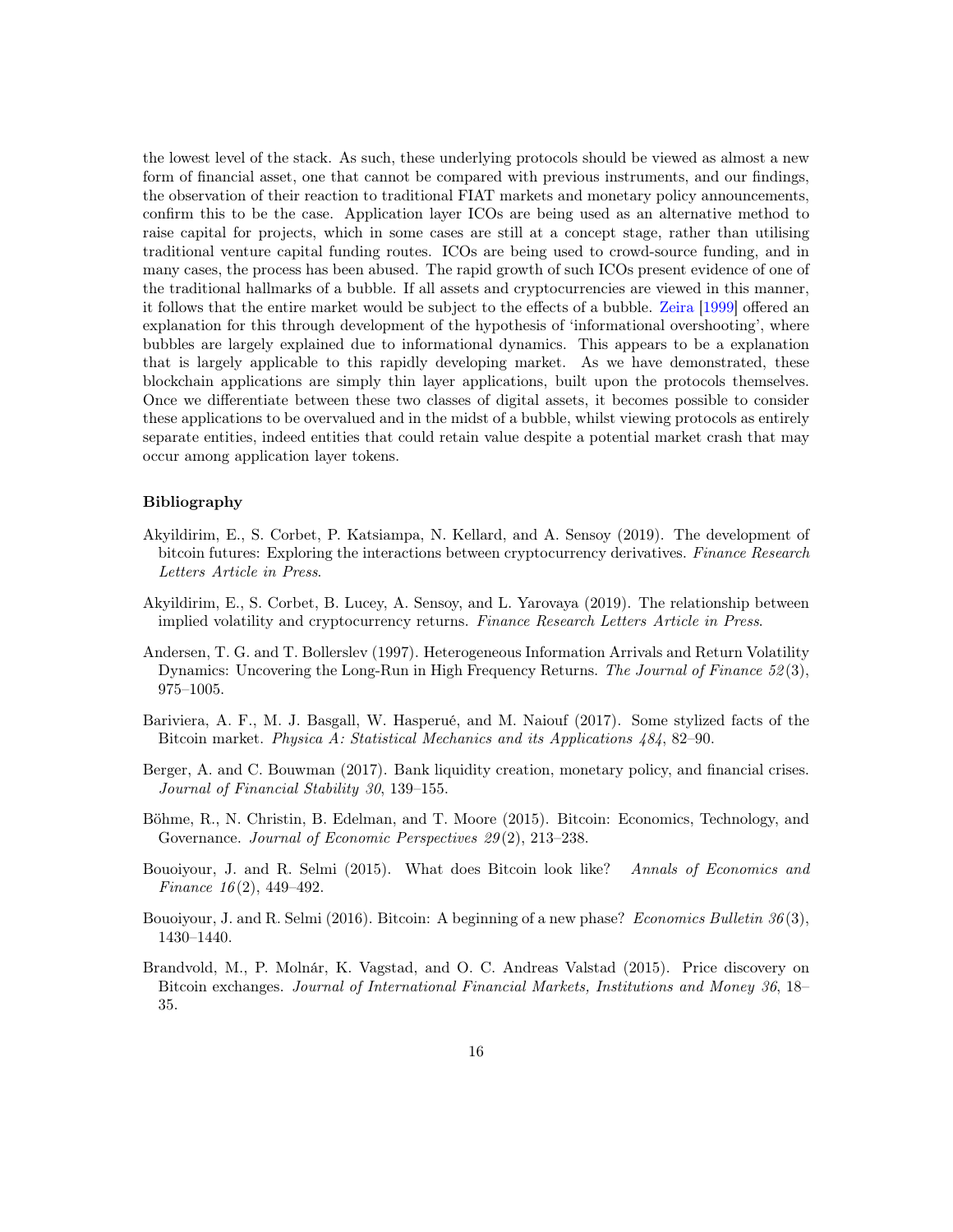- <span id="page-16-3"></span>Celeste, V., S. Corbet, and C. Gurdgiev (2019). Fractal dynamics and wavelet analysis: Deep volatility and return properties of bitcoin, ethereum and ripple. Quarterly Review of Economics and Finance.
- <span id="page-16-8"></span>Cheah, E. T. and J. Fry (2015). Speculative bubbles in Bitcoin markets? An empirical investigation into the fundamental value of Bitcoin. Economics Letters 130, 32–36.
- <span id="page-16-9"></span>Cheung, A. W. K., E. Roca, and J. J. Su (2015). Crypto-currency bubbles: an application of the Phillips, Shi and Yu (2013) methodology on Mt. Gox bitcoin prices. Applied Economics  $\angle 47(23)$ , 2348–2358.
- <span id="page-16-4"></span>Christopoulos, A. and R. Jarrow (2018). Cmbs market efficiency: The crisis and the recovery. Journal of Financial Stability 36, 159–186.
- <span id="page-16-13"></span>Claessens, S., G. Dell'Ariccia, D. Igan, and L. Laeven (2010). Cross-country experiences and policy implications from the global financial crisis. Economic Policy 25 (62), 267–293.
- <span id="page-16-0"></span>Corbet, S., V. Eraslan, B. M. Lucey, and A. Sensoy (2019). The effectiveness of technical trading rules in cryptocurrency markets. Finance Research Letters 31, 32–37.
- <span id="page-16-15"></span>Corbet, S. and C. Larkin (2017). Has the uniformity of banking regulation within the European Union restricted rather than encouraged sectoral development? International Review of Financial Analysis 53, 48-65.
- <span id="page-16-5"></span>Corbet, S., B. Lucey, A. Urquhart, and L. Yarovaya (2019). Cryptocurrencies as a financial asset: A systematic analysis. International Review of Financial Analysis 62, 182–199.
- <span id="page-16-2"></span>Corbet, S., B. Lucey, and L. Yarovaya (2018). Datestamping the bitcoin and ethereum bubbles. Finance Research Letters 26, 81–88.
- <span id="page-16-1"></span>Corbet, S., A. Meegan, C. Larkin, B. Lucey, and L. Yarovaya (2018). Exploring the dynamic relationships between cryptocurrencies and other financial assets. Economics Letters 165, 28–34.
- <span id="page-16-14"></span>Dungey, M. and D. Gajurel (2015). Contagion and banking crisis - International evidence for 2007-2009. Journal of Banking and Finance 60, 271–283.
- <span id="page-16-7"></span>Dwyer, G. P. (2015). The economics of Bitcoin and similar private digital currencies. *Journal of* Financial Stability 17, 81–91.
- <span id="page-16-11"></span>Edwards, S. (1998). Interest Rate Volatility, Capital Controls, and Contagion. National Bureau of Economic Research Working Paper Series No. 6756.
- <span id="page-16-6"></span>Eken, M. H. and E. Baloglu (2017). Crypto currencies and their destinies in the future. Journal of Finance & Banking Studies  $6(4)$ , 1–11.
- <span id="page-16-12"></span>Engle, R. F., T. Ito, W. L. Lin, and W. L. Lin (1990). Meteor showers or heat waves? Heteroskedastic intra-daily volatility in the foreign exchange market. *Econometrica*  $58(3)$ , 525–542.
- <span id="page-16-10"></span>Forbes, K. J. and R. Rigobon (2002). No Contagion, Only Interdependence: Measuring Stock Market Comovements. The Journal of Finance 57(5), 2223-2261.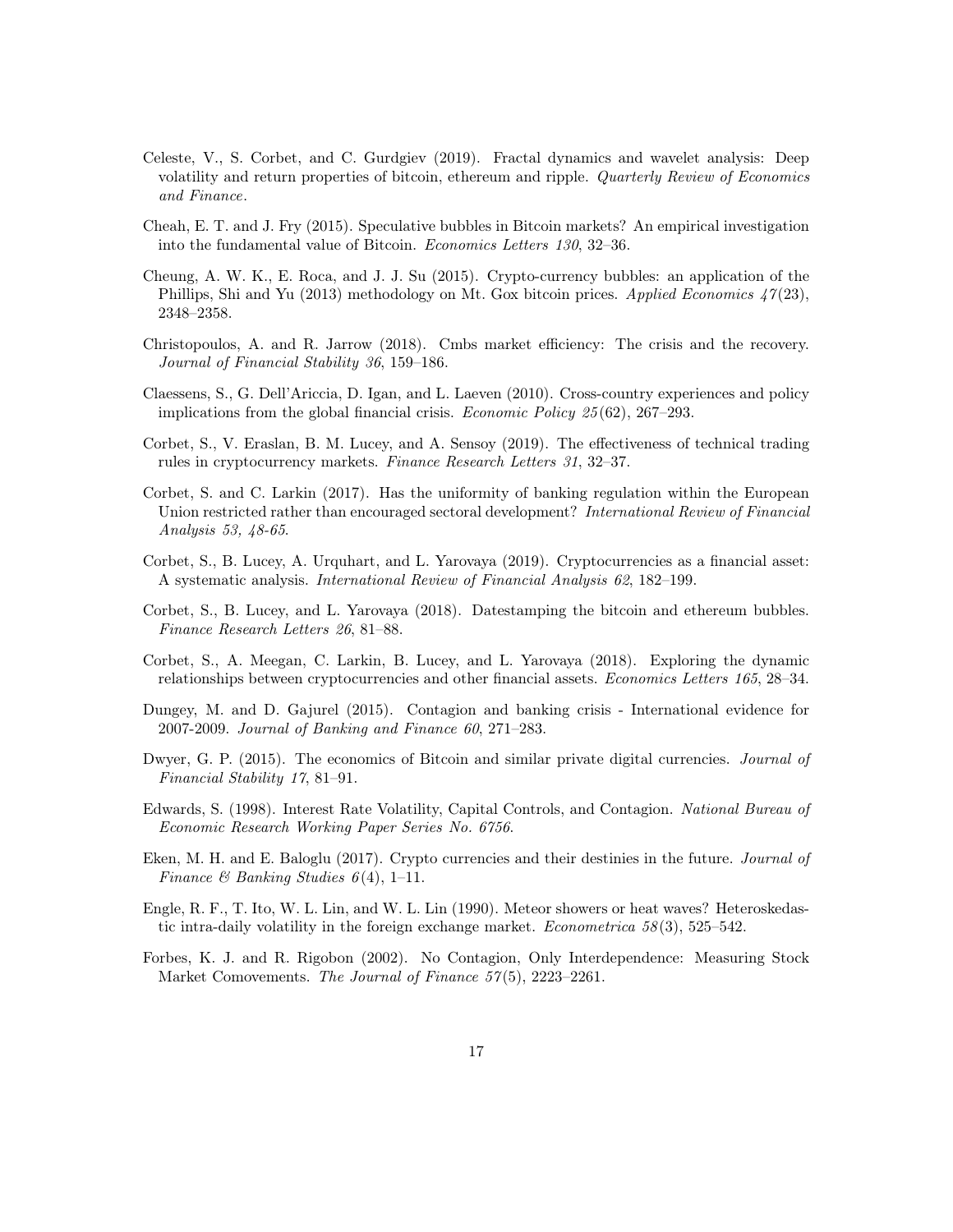- <span id="page-17-3"></span>Fry, J. (2018). Booms, busts and heavy-tails: The story of bitcoin and cryptocurrency markets? Economics Letters 171, 225–229.
- <span id="page-17-0"></span>Fry, J. and E. T. Cheah (2016). Negative bubbles and shocks in cryptocurrency markets. International Review of Financial Analysis 47, 343–352.
- <span id="page-17-4"></span>Gandal, N., J. Hamrick, T. Moore, and T. Oberman (2018). Price manipulation in the Bitcoin ecosystem. Journal of Monetary Economics 95, 86–96.
- <span id="page-17-9"></span>Gertler, P. and R. Horvath (2018). Central bank communication and financial markets: New high-frequency evidence. Journal of Financial Stability 36, 336–345.
- <span id="page-17-11"></span>Gronwald, M. (2014). The economics of Bitcoin: Market characteristics and price jumps. CESifo Working Paper (5121).
- <span id="page-17-5"></span>Katsiampa, P., S. Corbet, and B. Lucey (2019a). High frequency volatility co-movements in cryptocurrency markets. Journal of International Financial Markets, Institutions and Money 62, 35–52.
- <span id="page-17-6"></span>Katsiampa, P., S. Corbet, and B. Lucey (2019b). Volatility spillover effects in leading cryptocurrencies: A BEKK-MGARCH analysis. Finance Research Letters, 29, 68–74.
- <span id="page-17-8"></span>Krainer, R. (2017). Economic stability under alternative banking systems: Theory and policy. Journal of Financial Stability 31, 107–118.
- <span id="page-17-10"></span>Kroll, J., I. Davey, and E. Felten (2013). The Economics of Bitcoin Mining, or Bitcoin in the Presence of Adversaries. The Twelfth Workshop on the Economics of Information Security (WEIS 2013) (WEIS), 1–21.
- <span id="page-17-16"></span>Masson, P. (1999). Contagion: macroeconomic models with multiple equilibria. *Journal of Inter*national Money and Finance 18, 587–602.
- <span id="page-17-7"></span>Mester, L. (2017). The nexus of macroprudential supervision, monetary policy, and financial stability. Journal of Financial Stability 30, 177–180.
- <span id="page-17-13"></span>Nadarajah, S. and J. Chu (2017). On the inefficiency of Bitcoin. Economics Letters 150, 6-9.
- <span id="page-17-15"></span>Nakamoto, S. (2008). Bitcoin: A Peer-to-Peer Electronic Cash System. Available at: www.bitcoin.org, 9.
- <span id="page-17-14"></span>Phillips, P. C., S. Shi, and J. Yu (2015). Testing for multiple bubbles: Historical episodes of exuberance and collapse in the S&P 500. International Economic Review 56(4), 1043–1078.
- <span id="page-17-12"></span>Risteski, D. and D. Davcev (2014). Can we use daily internet search query data to improve predicting power of egarch models for financial time series volatility. In *Proceedings of the International* Conference on Computer Science and Information Systems (ICSIS-2014), October 17–18, 2014, Dubai (United Arab Emirates).
- <span id="page-17-1"></span>Sensoy, A. (2019). The inefficiency of Bitcoin revisited: A high-frequency analysis with alternative currencies. Finance Research Letters, 28, 68–73.

<span id="page-17-2"></span>Urquhart, A. (2017). Price clustering in Bitcoin. Economics Letters 159, 145–148.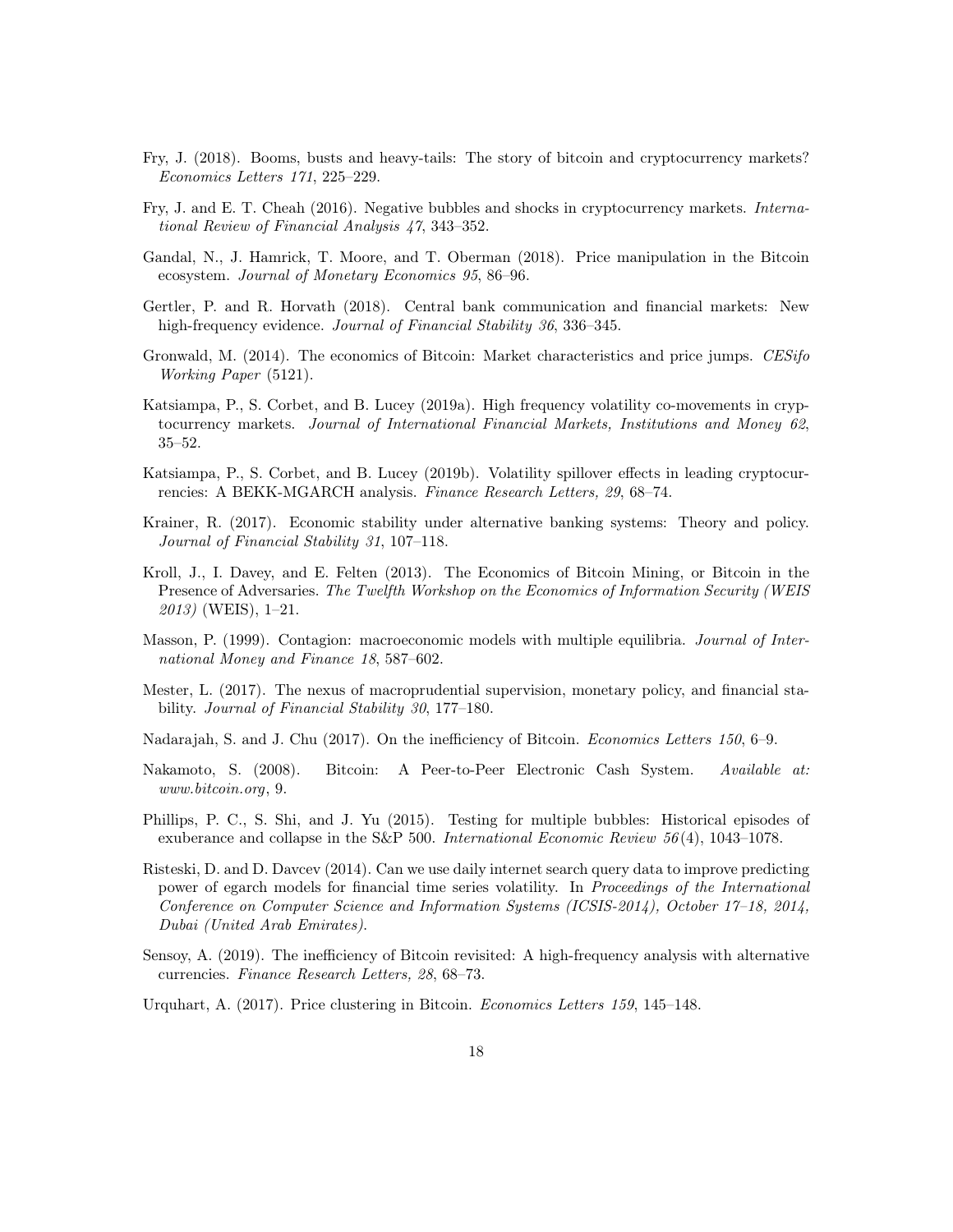- <span id="page-18-0"></span>Yoldas, E. and Z. Senyuz (2018). Financial stress and equilibrium dynamics in term interbank funding markets. Journal of Financial Stability 34, 136–149.
- <span id="page-18-1"></span>Zeira, J. (1999). Informational overshooting, booms, and crashes. Journal of Monetary Economics  $43(1)$ , 237-257.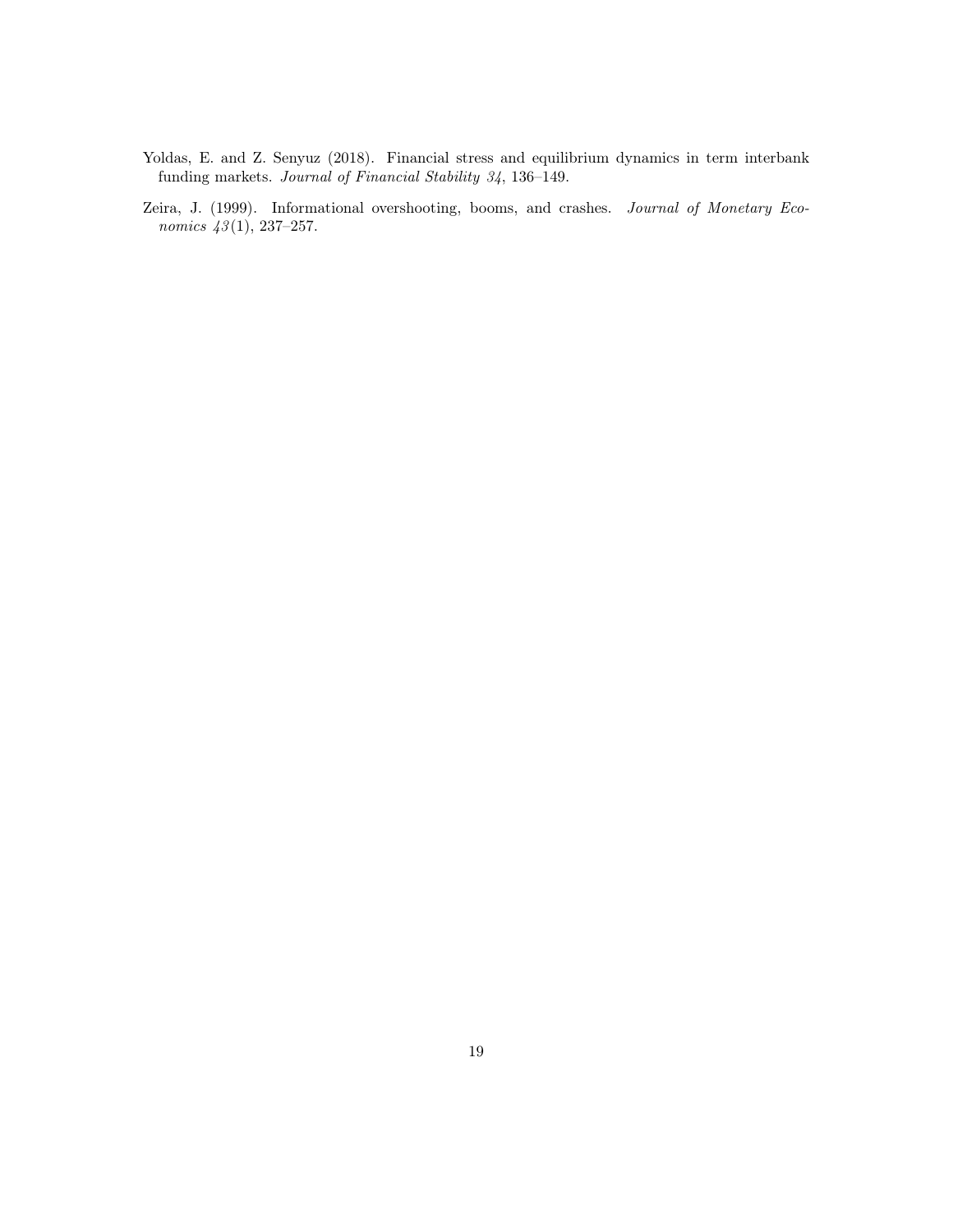<span id="page-19-0"></span>

Figure 1: An illustration of the TCP/IP internet stack and suggested blockchain stack

Note: The above figure contains a number of examples of internet protocols including: Hypertext Transfer Protocol (HTTP), the underlying protocol of the World Wide Web defining how messages are formatted and transmitted, HTTP Secure (HTTPS), a communications protocol used for secure communication over networks, and Secure Sockets Layer (SSL), a communications security protocol commonly used in email. Unlike Currencies, protocols are digital assets whose primary function will be that of data transfer, and provide a bottom layer on which to build decentralised applications. When categorising the digital assets in our sample, we include any platform, blockchain or method for data transfer, upon which other applications could feasibly be built, in our definition of the term 'protocol". Decentralised Applications (dApps) refers to any application whose back-end code runs on a decentralised peer-to-peer network. This contrasts with traditional applications, whose back-end code is usually executed on a centralised server. dApps typically consist of front-end code and user interfaces written in a traditional programming language, and back-end code executed on a blockchain - typically in the form of smart contracts.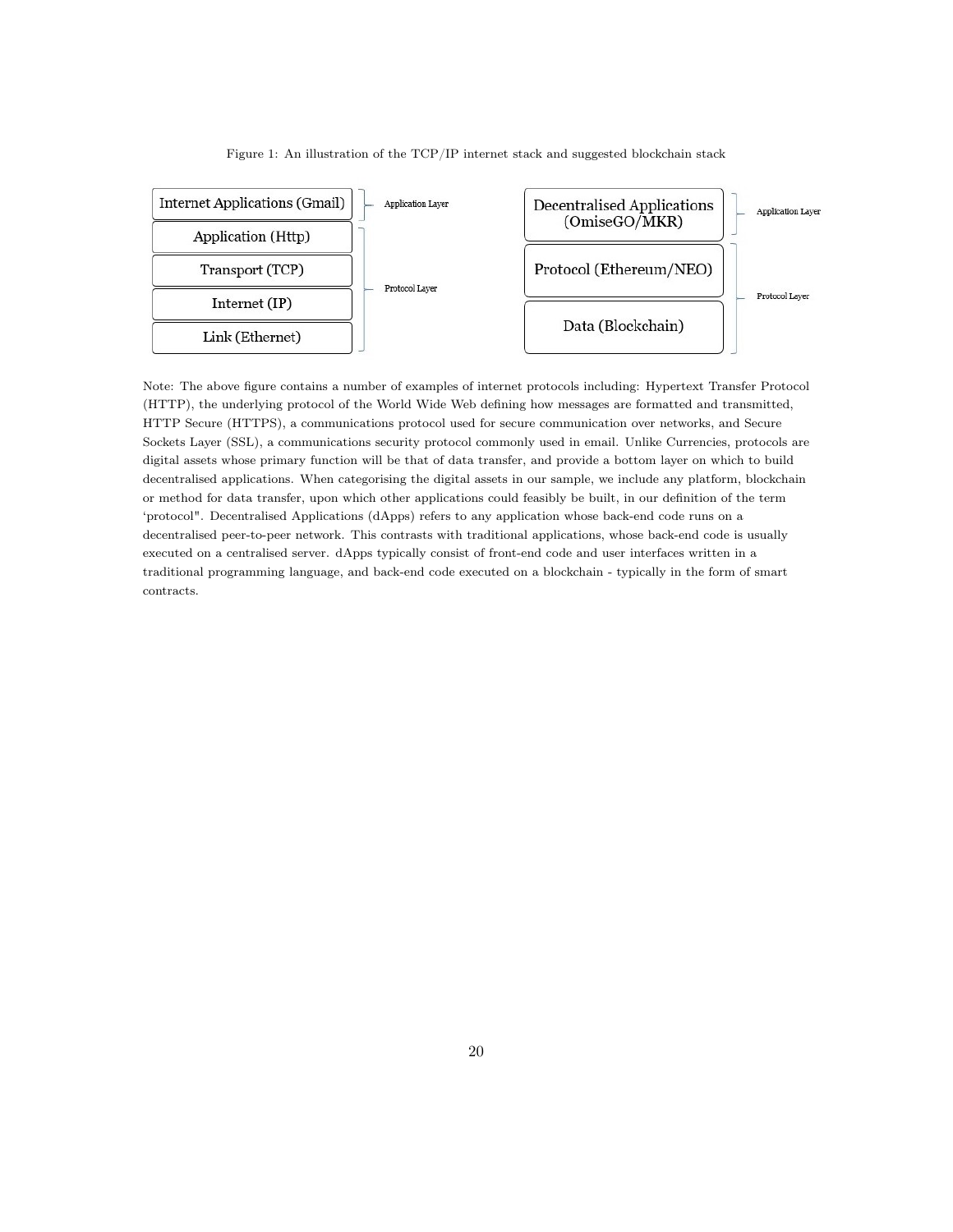<span id="page-20-0"></span>

| Ticker                     | Name                  | Ticker       | Name                         | Ticker       | Name                |
|----------------------------|-----------------------|--------------|------------------------------|--------------|---------------------|
| BTC                        | <b>Bitcoin</b>        | DCR          | Decred                       | <b>PPY</b>   | Peerplays           |
| $\operatorname{ETH}$       | Ethereum              | <b>KMD</b>   | Komodo                       | ${\rm LBC}$  | <b>LBRY</b> Credits |
| <b>XRP</b>                 | Ripple                | DGB          | DigiByte                     | NMC          | Namecoin            |
| <b>LTC</b>                 | Litecoin              | DGD          | DigixDAO                     | QRL          | Quantum<br>$Re-$    |
|                            |                       |              |                              |              | sistant Ledger      |
| $\operatorname{ETC}$       | Ethereum Classic      | <b>NXT</b>   | <b>Nxt</b>                   | WINGS        | Wings               |
| <b>XEM</b>                 | <b>NEM</b>            | <b>BAT</b>   | <b>Basic Attention Token</b> | AMP          | Synereo             |
| <b>DASH</b>                | Dash                  | <b>PIVX</b>  | <b>PIVX</b>                  | <b>BAY</b>   | BitBay              |
| <b>MIOTA</b>               | <b>IOTA</b>           | 1ST          | FirstBlood                   | <b>STORJ</b> | Storj               |
| <b>BTS</b>                 | <b>BitShares</b>      | <b>BNT</b>   | Bancor                       | <b>MONA</b>  | MonaCoin            |
| <b>XMR</b>                 | Monero                | <b>SNGLS</b> | SingularDTV                  | <b>CLOAK</b> | CloakCoin           |
| <b>STRAT</b>               | <b>Stratis</b>        | <b>MGO</b>   | MobileGo                     | ${\rm VSL}$  | vSlice              |
| <b>EOS</b>                 | <b>EOS</b>            | <b>MCAP</b>  | <b>MCAP</b>                  | XCP          | Counterparty        |
| <b>ZEC</b>                 | Zcash                 | <b>BTCD</b>  | BitcoinDark                  | <b>XEL</b>   | Elastic             |
| <b>WAVES</b>               | Waves                 | <b>SYS</b>   | SysCoin                      | <b>BLK</b>   | BlackCoin           |
| <b>STEEM</b>               | Steem                 | <b>FUN</b>   | FunFair                      | <b>NLG</b>   | Gulden              |
| <b>ANS</b>                 | AntShares             | <b>ANT</b>   | Aragon                       | <b>OBITS</b> | <b>OBITS</b>        |
| <b>BCN</b>                 | Bytecoin              | <b>NXS</b>   | Nexus                        | <b>XAUR</b>  | Xaurum              |
| <b>GNT</b>                 | Golem                 | XAS          | Asch                         | <b>VIA</b>   | Viacoin             |
| <b>VERI</b>                | Veritaseum            | <b>UBQ</b>   | Ubiq                         | <b>OMNI</b>  | Omni                |
| $\ensuremath{\mathrm{SC}}$ | Siacoin               | <b>LKK</b>   | Lykke                        | <b>XZC</b>   | Zcoin               |
| BCC                        | <b>BitConnect</b>     | <b>PPC</b>   | Peercoin                     | <b>BURST</b> | <b>Burst</b>        |
| <b>GNO</b>                 | Gnosis                | <b>EMC</b>   | Emercoin                     | <b>HMQ</b>   | Humaniq             |
| ICN                        | Iconomi               | ARK          | Ark                          | <b>VTC</b>   | Vertcoin            |
| REP                        | Augur                 | <b>ROUND</b> | Round                        | ${\rm SLS}$  | Salus               |
| LSK                        | Lisk                  | <b>EDG</b>   | Edgeless                     | <b>MYST</b>  | Mysterium           |
| <b>XLM</b>                 | <b>Stellar Lumens</b> | $\rm LEO$    | LEOcoin                      | <b>BLOCK</b> | <b>Blocknet</b>     |
| DOGE                       | Dogecoin              | <b>RDD</b>   | ReddCoin X                   | <b>AGRS</b>  | Agoras Tokens       |
| <b>GBYTE</b>               | <b>Byteball</b>       | <b>SJCX</b>  | Storjcoin                    | <b>YBC</b>   | YbCoin              |
| <b>MAID</b>                | MaidSafeCoin          | <b>NMR</b>   | Numeraire                    | <b>EAC</b>   | EarthCoin           |
| <b>GAME</b>                | GameCredits           | <b>DICE</b>  | Etheroll                     | <b>NAV</b>   | NAV Coin            |
| $\operatorname{FCT}$       | Factom                | RLC          | iExec RLC                    | ${\rm GRC}$  | GridCoin            |
| <b>USDT</b>                | Tether                | <b>XVG</b>   | Verge                        | <b>TKN</b>   | TokenCard           |
| <b>ARDR</b>                | Ardor                 | <b>MLN</b>   | Melon                        | QAU          | Quantum             |
| SNT                        | Status                |              |                              |              |                     |

Table 1: Sample of digital assets included in this analysis

Note: Digital Assets sample consisting of Top 100 digital assets by market capitalisation on June 15th, 2017. Only assets with more than 90 daily observations were included in the final sample. Data sourced from www.coinmarketcap.com.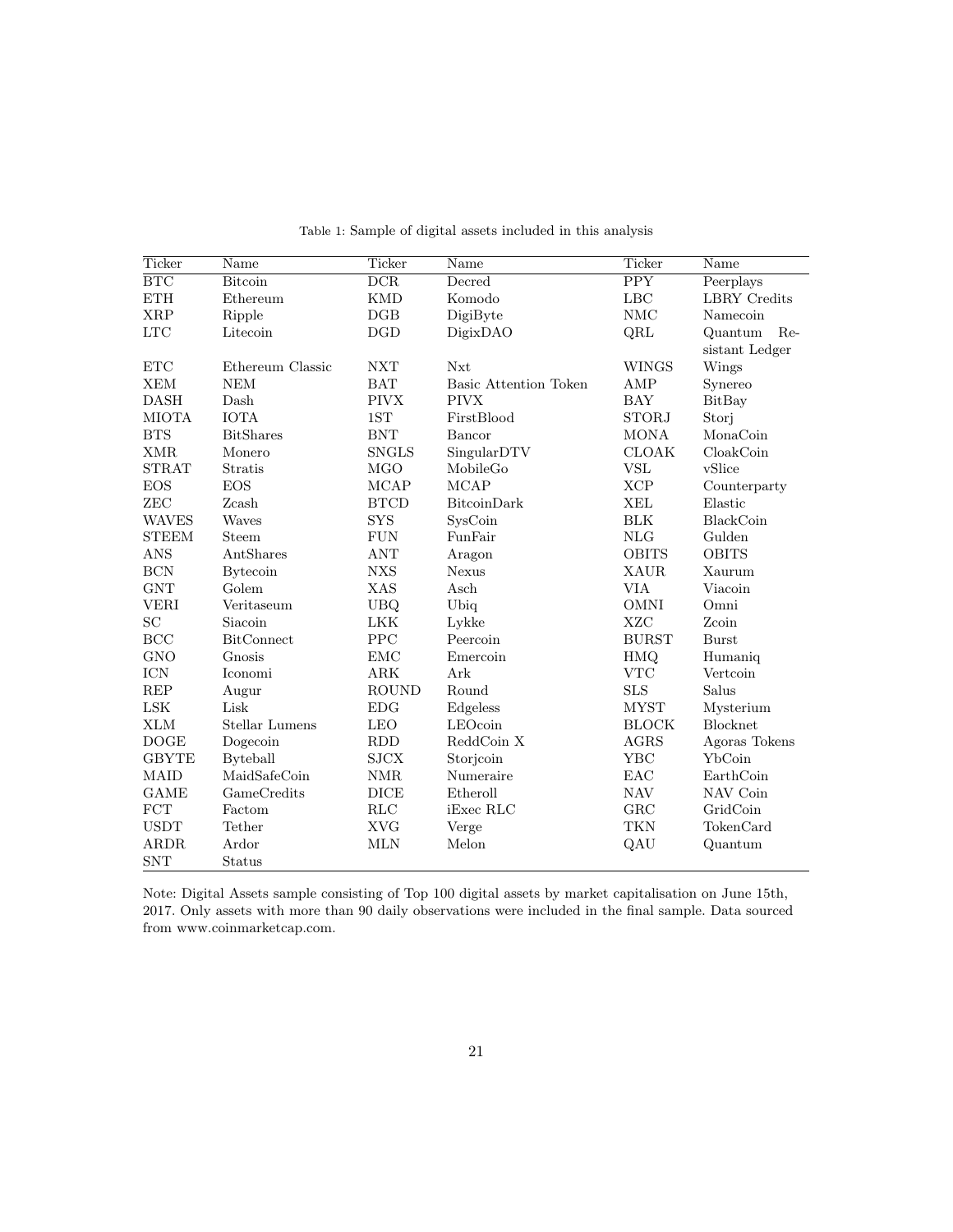

<span id="page-21-0"></span>Figure 2: GARCH-calculated volatility distributed by market capitalisation and type of cryptocurrency

Note: The top figure represents the entire sample of cryptocurrencies. The centre figure divides the sample into those cryptocurrencies denoted as mineable and non-mineable. The bottom figure divides the sample into those cryptocurrencies denotes as a currency, a protocol or a dApp. The vertical axes in all three figures represents the log of the crytocurrency's market capitalisation, whereas the horizontal axes represents the GARCH-calculated volatility.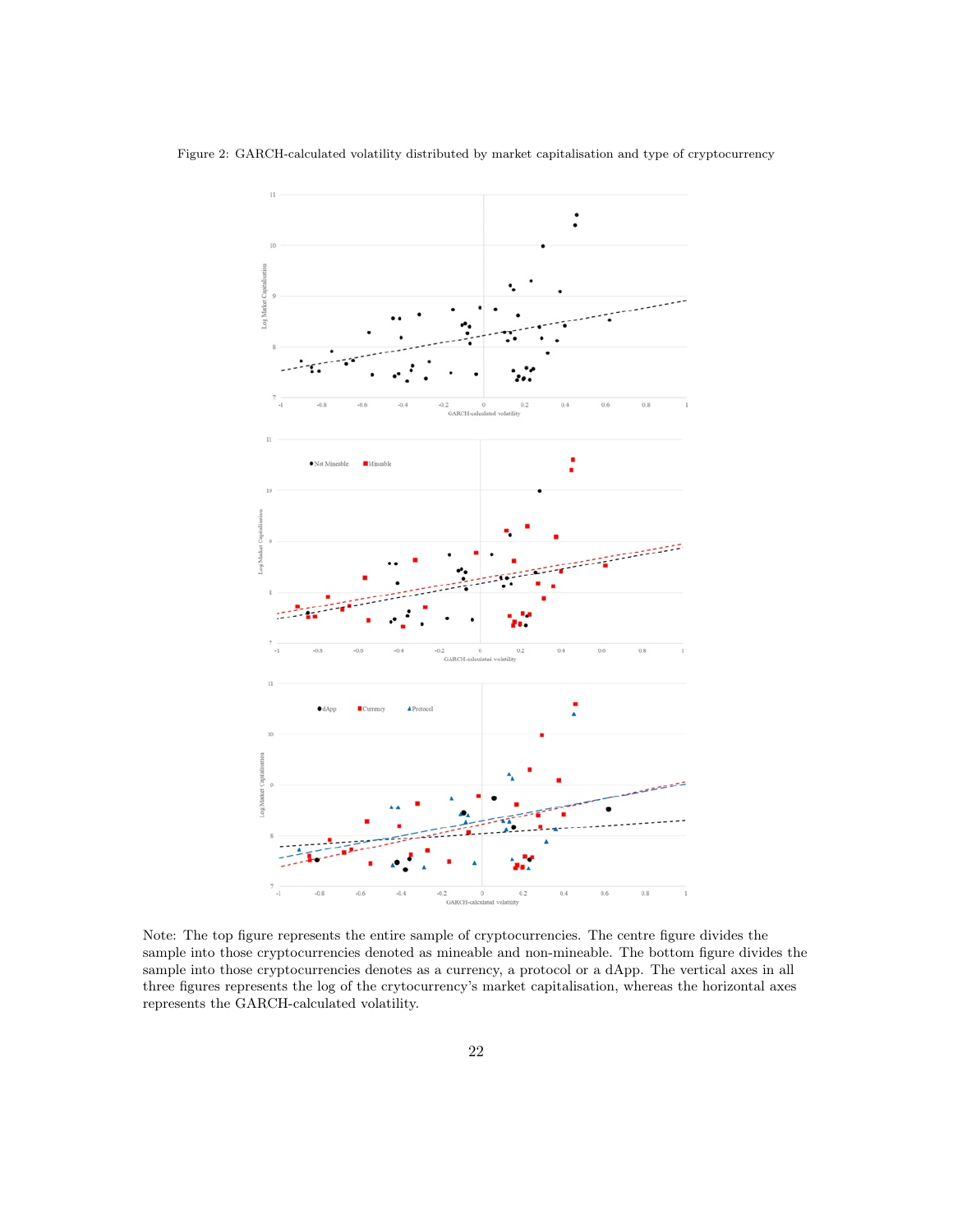Table 2: FOMC Policy Announcements

<span id="page-22-0"></span>

| Date             | Type                      | Change                | New Level            |
|------------------|---------------------------|-----------------------|----------------------|
|                  |                           |                       |                      |
| 15 June 2017     | Fed Fund Rate             | $+0.25\%$             | $1.00\%$ to $1.25\%$ |
| 16 March 2017    | Fed Fund Rate             | $+0.25\%$             | $0.75\% - 1.00\%$    |
| 15 December 2016 | Fed Fund Rate             | $+0.25\%$             | $0.50\% - 0.75\%$    |
| 17 December 2015 | Fed Fund Rate             | $+0.25\%$             | $0.25\% - 0.50\%$    |
| 29 October 2014  | QE3 End                   | End                   | $0\%$                |
| 18 December 2013 | QE3 Taper                 | $-\$10$ Billion/month | \$80 Billion/Month   |
| 19 June 2013     | QE (May Scale Back Event) |                       |                      |
| 22 May 2013      | QE (Taper Tantrum)        |                       |                      |

Note: FOMC Federal Fund target rate and QE policy announcements from 2013 - 2017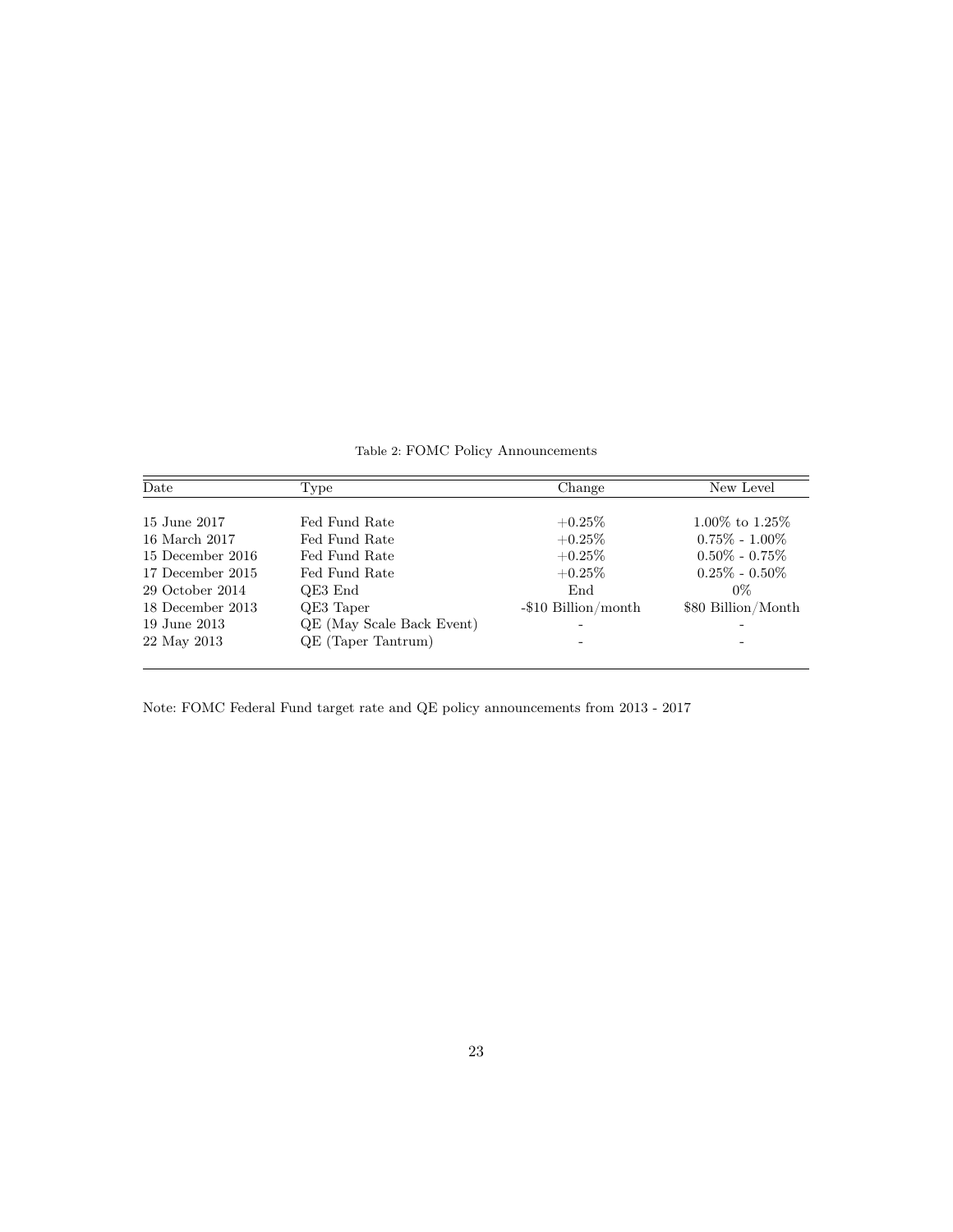<span id="page-23-0"></span>

| Model               |                            | <b>GARCH</b>               |                            | <b>EGARCH</b>              |                            | <b>TGARCH</b>              |                            | GJR-GARCH                  |                         | Best Identified Methodology |  |
|---------------------|----------------------------|----------------------------|----------------------------|----------------------------|----------------------------|----------------------------|----------------------------|----------------------------|-------------------------|-----------------------------|--|
| Crypto              | AIC                        | $_{\rm BIC}$               | AIC                        | $_{\rm BIC}$               | AIC                        | $_{\rm BIC}$               | AIC                        | $_{\rm BIC}$               | AIC                     | $_{\rm BIC}$                |  |
| <b>AGRS</b>         | $-327.878$                 | $-312.984$                 | $-367.418$                 | $-348.801$                 | $-358.285$                 | $-339.667$                 | $-353.145$                 | $-334.528$                 | <b>EGARCH</b>           | <b>EGARCH</b>               |  |
| ANS                 | $-184.180$                 | $-170.986$                 | $-211.898$                 | $-195.196$                 | $-205.945$                 | $-189.453$                 | $-204.137$                 | $-187.645$                 | <b>EGARCH</b>           | <b>EGARCH</b>               |  |
| BAY                 | $-884.417$                 | $-862.017$                 | $-914.274$                 | $-905.314$                 | $-895.572$                 | $-868.692$                 | $-887.833$                 | $-860.952$                 | EGARCH                  | EGARCH                      |  |
| nBCN                | $-698.131$                 | $-674.984$                 | $-773.729$                 | $-755.769$                 | $-772.859$                 | $-745.083$                 | $-749.609$                 | $-721.833$                 | EGARCH                  | <b>EGARCH</b>               |  |
| BLOCK               | $-373.892$                 | $-351.423$                 | $-376.977$                 | $-350.015$                 | $-374.568$                 | $-347.605$                 | $-277.386$                 | $-259.609$                 | <b>EGARCH</b>           | GARCH                       |  |
| <b>BTC</b>          | $-3,597.725$               | $-3,577.945$               | $-3,687.721$               | $-3,682.776$               | $-3,600.457$               | $-3,575.731$               | $-3,608.627$               | $-3,583.902$               | <b>EGARCH</b>           | <b>EGARCH</b>               |  |
| <b>BTCC</b>         | $-128.260$                 | $-109.850$                 | $-442.153$                 | $-419.140$                 | $-243.205$                 | $-220.192$                 | $-242.834$                 | $-224.601$                 | <b>EGARCH</b>           | <b>EGARCH</b>               |  |
| <b>BTS</b>          | $-1,694.991$               | $-1,671.999$               | $-1,790.792$               | $-1,723.201$               | $-1,748.595$               | $-1,721.004$               | $-1,783.014$               | $-1,755.423$               | EGARCH                  | GJR-GARCH                   |  |
| <b>BURST</b>        | $-938.483$                 | $-915.699$                 | $-1,062.014$               | $-1,052.901$               | $-984.423$                 | $-957.083$                 | $-999.782$                 | $-972.442$                 | <b>EGARCH</b>           | <b>EGARCH</b>               |  |
| CLOAK               | $-25.700$                  | $-2.514$                   | $-103.814$                 | $-94.540$                  | 4.474                      | 32.298                     | $-53.973$                  | $-26.150$                  | <b>EGARCH</b>           | <b>EGARCH</b>               |  |
| DASH                | $-1,858.894$               | $-1,835.215$               | $-1,876.893$               | $-1,848.478$               | $-1,861.448$               | $-1,833.033$               | $-1,870.142$               | $-1,841.727$               | <b>EGARCH</b>           | EGARCH                      |  |
| $_{\rm DCR}$        | $-585.422$                 | $-566.161$                 | $-588.274$                 | $-565.161$                 | $-584.196$                 | $-561.083$                 | $-587.028$                 | $-565.915$                 | EGARCH                  | GARCH                       |  |
| DGB                 | $-939.185$                 | $-915.470$                 | $-988.410$                 | $-978.924$                 | $-688.779$                 | $-660.322$                 | $-983.925$                 | $-1,005.467$               | EGARCH                  | GJR-GARCH                   |  |
| DGD                 | $-597.759$                 | $-579.223$                 | $-597.838$                 | $-580.424$                 | $-551.139$                 | $-528.896$                 | $-594.911$                 | $-572.668$                 | <b>EGARCH</b>           | <b>EGARCH</b>               |  |
| DOGE                | $-2,334.148$               | $-2,310.237$               | $-2,346.076$               | $-2,317.383$               | $-2,341.622$               | $-2,312.929$               | $-2,227.610$               | $-2,208.629$               | EGARCH                  | EGARCH                      |  |
| EAC                 | $-1,020.506$               | $-996.646$                 | $-1, 214.286$              | $-1, 204.742$              | $-1,028.639$               | $-1,000.007$               | $-1,044.429$               | $-1,015.797$               | <b>EGARCH</b>           | EGARCH                      |  |
| EMC                 | $-649.228$                 | $-627.743$                 | $-688.824$                 | $-680.230$                 | $-657.328$                 | $-631.545$                 | $-678.849$                 | $-653.067$                 | <b>EGARCH</b>           | <b>EGARCH</b>               |  |
| ETC                 | $-329.801$                 | $-312.546$                 | $-296.626$                 | $-275.920$                 | $-378.996$                 | $-358.290$                 | $-384.465$                 | $-363.759$                 | GJR-GARCH               | GJR-GARCH                   |  |
| ETH                 | $-871.243$                 | $-850.448$                 | $-909.305$                 | $-884.350$                 | $-877.852$                 | $-852.897$                 | $-908.754$                 | $-883.799$                 | EGARCH                  | EGARCH                      |  |
| FCT                 | $-535.104$                 | $-514.762$                 | $-407.238$                 | $-382.827$                 | $-79.926$                  | $-71.790$                  | $-581.111$                 | $-556.701$                 | GJR-GARCH               | GJR-GARCH                   |  |
| GAME                | $-468.673$                 | $-446.413$                 | $-477.974$                 | $-451.262$                 | $-470.109$                 | $-443.396$                 | $-406.594$                 | $-388.993$                 | <b>EGARCH</b>           | EGARCH                      |  |
| ICN                 | $-186.043$                 | $-169.942$                 | $-179.888$                 | $-160.566$                 | $-184.121$                 | $-164.799$                 | $-162.315$                 | $-150.193$                 | GARCH                   | GARCH                       |  |
| LBC                 | $-144.019$                 | $-126.513$                 | $-162.117$                 | $-141.109$                 | $-147.549$                 | $-126.541$                 | $-150.057$                 | $-129.049$                 | <b>EGARCH</b>           | <b>EGARCH</b>               |  |
| LEO                 | $-717.917$                 | $-697.090$                 | $-721.559$                 | $-696.567$                 | $-650.325$                 | $-633.942$                 | $-719.892$                 | $-694.899$                 | <b>EGARCH</b>           | GARCH                       |  |
| LSK                 | $-534.411$                 | $-515.745$                 | $-529.384$                 | $-506.984$                 | $-532.894$                 | $-510.494$                 | $-530.803$                 | $-508.403$                 | GARCH                   | GARCH                       |  |
| LTC                 | $-3,402.561$               | $-3,377.835$               | $-3,604.928$               | $-3,595.038$               | $-3,410.770$               | $-3,381.100$               | $-3,423.087$               | $-3,393.417$               | EGARCH                  | EGARCH                      |  |
| MAID                | $-1,799.733$               | $-1,776.361$               | $-1,806.999$               | $-1,778.952$               | $-1,801.393$               | $-1,773.346$               | $-1,798.922$               | $-1,770.875$               | EGARCH                  | <b>EGARCH</b>               |  |
| MONA                | $-1,633.403$               | $-1,605.861$               | $-1,638.937$               | $-1,615.985$               | $-1,583.449$               | $-1,555.907$               | $-1,632.188$               | $-1,604.646$               | EGARCH                  | <b>EGARCH</b>               |  |
| NLG                 | $-1,275.923$               | $-1,252.462$               | $-1,374.767$               | $-1,365.382$               | $-1,280.800$               | $-1,252.647$               | $-1,318.722$               | $-1,290.569$               | EGARCH                  | EGARCH                      |  |
| NMC                 | $-2,698.968$               | $-2,674.243$               | $-2,759.274$               | $-2,749.384$               | $-2,697.461$               | $-2,667.790$               | $-2,725.263$               | $-2,695.592$               | EGARCH                  | EGARCH                      |  |
| NXS                 | $-529.152$                 | $-507.648$                 | $-540.762$                 | $-514.958$                 | $-529.177$                 | $-503.372$                 | $-534.560$                 | $-508.756$                 | <b>EGARCH</b>           | <b>EGARCH</b>               |  |
| NXT                 | $-1,697.809$               | $-1,673.853$               | $-1,832.077$               | $-1,822.495$               | $-1,762.519$               | $-1,733.771$               | $-2,180.471$               | $-2,161.452$               | GJR-GARCH               | GJR-GARCH                   |  |
| PIVX                | $-145.910$                 | $-126.692$                 | $-211.764$                 | $-204.077$                 | $-139.364$                 | $-116.303$                 | $-178.295$                 | $-155.234$                 | EGARCH                  | EGARCH                      |  |
| $_{\rm PPC}$        | $-2,671.355$               | $-2,647.010$               | $-2,686.806$               | $-2,657.592$               | $-2,684.418$               | $-2,655.204$               | $-2,493.824$               | $-2,474.483$               | <b>EGARCH</b>           | <b>EGARCH</b>               |  |
| <b>RDD</b>          | $-448.755$                 | $-425.124$                 | $-458.471$                 | $-430.114$                 | $-485.698$                 | $-457.341$                 | $-460.028$                 | $-431.671$                 | TGARCH                  | TGARCH                      |  |
| REP                 | $-371.617$                 | $-354.810$                 | $-375.442$                 | $-368.720$                 | $-331.324$                 | $-311.156$                 | $-366.518$                 | $-346.350$                 | <b>EGARCH</b>           | <b>EGARCH</b>               |  |
| $_{\rm SC}$         | $-540.398$                 | $-520.776$                 | $-560.006$                 | $-536.461$                 | $-479.239$                 | $-471.390$                 | $-564.307$                 | $-540.762$                 | GJR-GARCH               | GJR-GARCH                   |  |
| SJCX                | $-1,021.397$               | $-998.577$                 | $-1, 136.430$              | $-1.109.047$               | $-1,039.853$               | $-1,012.469$               | $-1,083.176$               | $-1,065.106$               | <b>EGARCH</b>           | <b>EGARCH</b>               |  |
| $_{\rm ST}$         | $-249.799$                 | $-240.669$                 | $-289.562$                 | $-283.100$                 | $-270.407$                 | $-251.020$                 | $-267.324$                 | $-247.937$                 | EGARCH                  | EGARCH                      |  |
| STEEM               | $-133.665$                 | $-115.130$                 | $-177.852$                 | $-160.438$                 | $-160.472$                 | $-138.229$                 | $-176.179$                 | $-153.936$                 | EGARCH                  | <b>EGARCH</b>               |  |
| SYS                 | $-846.794$                 | $-823.954$                 | $-857.537$                 | $-830.128$                 | $-871.311$                 | $-843.903$                 | $-720.243$                 | $-702.154$                 | TGARCH                  | TGARCH                      |  |
| <b>VIA</b>          | $-749.818$                 | $-726.819$                 | $-767.519$                 | $-739.920$                 | $-756.064$                 | $-728.465$                 | $-1,093.856$               | $-1,075.634$               | GJR-GARCH               | GJR-GARCH                   |  |
| <b>VTC</b>          | $-1,319.072$               | $-1,295.287$               | $-1,319.163$               | $-1,309.649$               | $-929.248$                 | $-900.707$                 | $-1,261.339$               | $-1,242.463$               | <b>EGARCH</b>           | EGARCH                      |  |
| <b>WAVES</b>        | $-497.608$                 | $-479.634$                 | $-498.465$                 | $-476.897$                 | $-496.525$                 | $-474.957$                 | $-490.515$                 | $-468.946$                 | EGARCH                  | GARCH                       |  |
| XAUR                | $-567.987$                 | $-546.446$                 | $-585.792$                 | $-577.176$                 | $-566.110$                 | $-540.261$                 | $-520.192$                 | $-494.344$                 | <b>EGARCH</b>           | <b>EGARCH</b>               |  |
| XCP                 | $-1,407.215$               | $-1,383.566$               | $-1,435.214$               | $-1,406.835$               | $-1,432.043$               | $-1,403.664$               | $-1,431.282$               | $-1,402.903$               | <b>EGARCH</b>           | <b>EGARCH</b>               |  |
| XEM                 | $-724.322$                 | $-702.655$                 | $-823.300$                 | $-797.300$                 | $-726.151$                 | $-700.152$                 | $-799.712$                 | $-773.713$                 | EGARCH                  | EGARCH                      |  |
| XLM                 | $-1,644.687$               | $-1,621.770$               | $-1,745.599$               | $-1,718.099$               | $-1,679.719$               | $-1,652.219$               | $-1,708.615$               | $-1,681.115$               | <b>EGARCH</b>           | EGARCH                      |  |
| <b>XMR</b>          | $-1,609.105$               | $-1,585.910$               | $-1,681.937$               | $-1,656.105$               | $-1,454.409$               | $-1,426.577$               | $-1,683.441$               | $-1,655.610$               | GJR-GARCH               | <b>EGARCH</b>               |  |
| <b>XRP</b>          | $-2,554.636$               | $-2,530.239$               | $-2,698.560$               | $-2,688.802$               | $-2,556.010$               | $-2,526.734$               | $-2,539.130$               | $-2,509.854$               | EGARCH                  | <b>EGARCH</b>               |  |
| XVG                 | 269.130                    | 282.486                    | 132.771                    | 159.779                    | 401.974                    | 428.982                    | 212.235                    | 239.242                    | <b>EGARCH</b>           | <b>EGARCH</b>               |  |
| YBC<br>$_{\rm ZEC}$ | $-2,364.157$<br>$-218.057$ | $-2,340.360$<br>$-202.528$ | $-2,447.559$<br>$-298.075$ | $-2,419.003$<br>$-279.440$ | $-2,370.580$<br>$-202.928$ | $-2,342.025$<br>$-184.293$ | $-2,382.302$<br>$-228.292$ | $-2,353.747$<br>$-209.656$ | <b>EGARCH</b><br>EGARCH | <b>EGARCH</b><br>EGARCH     |  |
|                     |                            |                            |                            |                            |                            |                            |                            |                            |                         |                             |  |

Table 3: GARCH Methodology Selection Criteria

Note: We considered the use of GARCH, Threshold GARCH (TGARCH) and GJR-GARCH, but EGARCH was found to outperform each methodology. Results are available from the authors on request. An intercept and a deterministic trend<br>were included in the Augmented Dickey Fuller (ADF) and Phillips Perron (PP) models. The trend was inclu the reduction in average volatility that took place during the period prior to the inclusion of CFDs. The ADF model tests whether the equity series contain a unit root in order to correct for serial correlation. PP tests employ a non-parametric estimator of the variance-covariance matrix with d truncation lags. The models test down by sequentially removing the last lag until a significant lag is reached giving the order of augmentation for the ADF test that minimised the Akaike information criterion. The results indicated rejected of the null-unit root hypotheses at a minimum of the 5 per cent level. Where necessary, we display the results of the best-fitting methodology as determined by the selection criteria. Further results for all methodological calculations are available from the authors on request.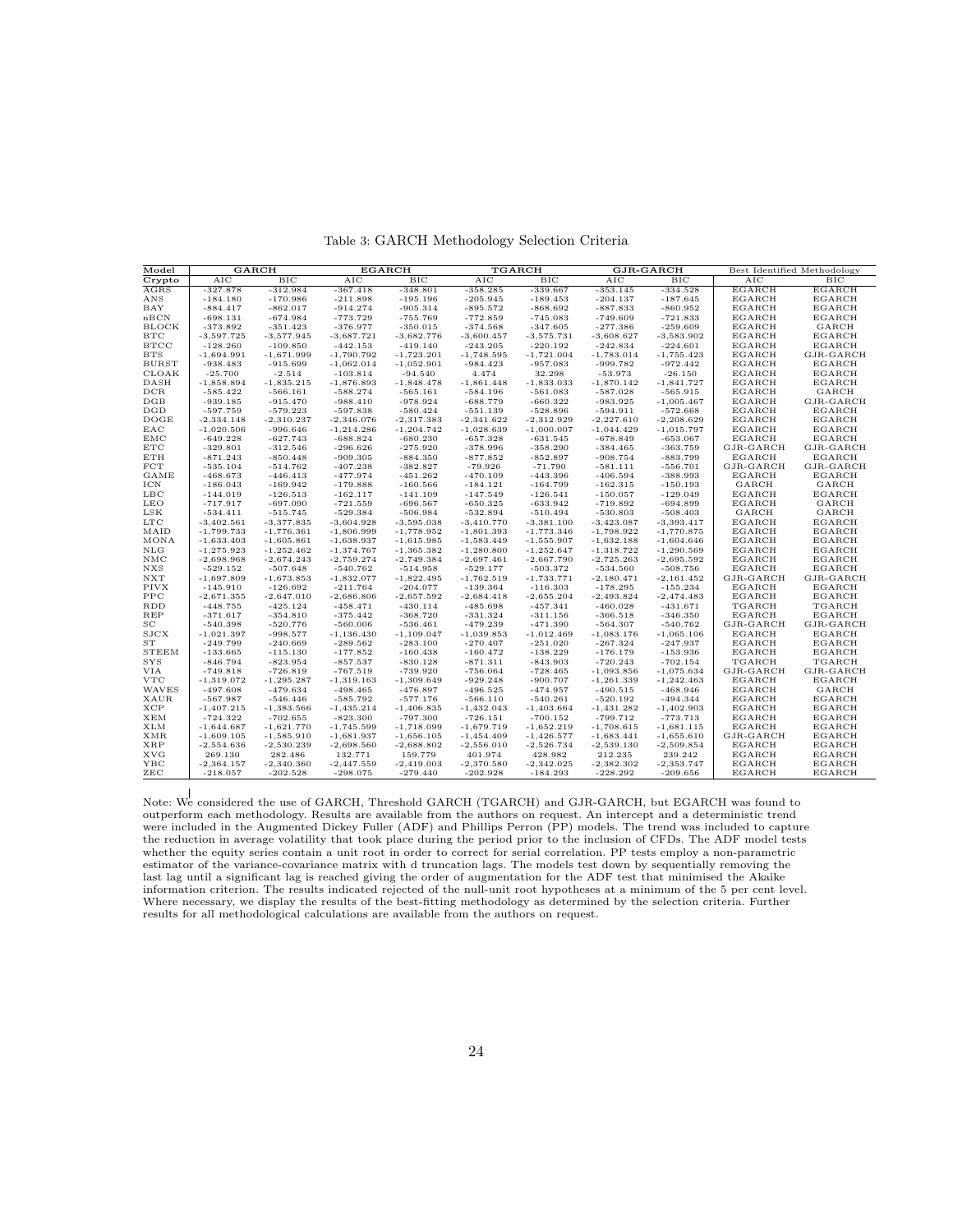| Asset        | Category                                                  | Mineable | $b^2$       | b <sup>4</sup> | $h^5$       | $\pi^2$     | $b^2 = b^4 = 0$ | $b^2 = \pi^2 = 0$ | $b^4 = \pi^2 = 0$ | $b^2 = b^4 = \pi^2 = 0$ |  |
|--------------|-----------------------------------------------------------|----------|-------------|----------------|-------------|-------------|-----------------|-------------------|-------------------|-------------------------|--|
|              | <b>Panel A:</b> Idiosyncratic Volatility Spillovers       |          |             |                |             |             |                 |                   |                   |                         |  |
| <b>BTC</b>   | Currency                                                  | Yes      | $-0.755$    | $0.505***$     | $0.000***$  | 0.507       | $30.59***$      | 3.74              | 72.83***          | 68.51***                |  |
| <b>DASH</b>  | Currency                                                  | Yes      | $-0.177$    | $0.098***$     | $0.003*$    | 0.416       | $14.82***$      | 2.06              | $56.90***$        | 68.89***                |  |
| <b>DCR</b>   | Currency                                                  | Yes      | $-0.277$    | $0.089***$     | $0.004**$   | $0.316***$  | $5.13**$        | 0.42              | $3.01*$           | $4.27**$                |  |
| <b>DOGE</b>  | Currency                                                  | Yes      | 0.128       | $0.087***$     | $-0.004***$ | $0.444*$    | $4.56***$       | 2.32              | $7.54***$         | $7.78***$               |  |
| <b>EMC</b>   | Protocol                                                  | Yes      | $-0.371$    | $0.706***$     | $0.001***$  | $-1.012$    | $3.27*$         | 1.10              | $5.94***$         | $6.30***$               |  |
| ICN          | dApp                                                      | No       | $-0.107$    | $0.831**$      | $-0.001**$  | $-0.091**$  | $4.94**$        | 1.70              | $8.94***$         | $6.63***$               |  |
| <b>LBC</b>   | dApp                                                      | Yes      | 0.829       | $0.192***$     | $0.030***$  | $0.813**$   | $3.09**$        | 0.01              | $4.59**$          | $7.99**$                |  |
| <b>LTC</b>   | Currency                                                  | Yes      | $-0.149$    | $0.122***$     | $-0.001*$   | $-0.258$    | $7.29***$       | 1.12              | $21.52***$        | $26.43***$              |  |
| <b>NXS</b>   | Currency                                                  | Yes      | $-0.581$    | $0.563**$      | $-0.001***$ | $-0.754***$ | $3.49**$        | 1.55              | $5.97***$         | $10.05***$              |  |
| PPC          | Currency                                                  | Yes      | $-0.239*$   | $1.013***$     | $0.003***$  | $-0.714$    | $7.17***$       | 1.73              | $10.81***$        | $12.54***$              |  |
|              | <b>Panel B:</b> Multiple Drivers of Volatility Spillovers |          |             |                |             |             |                 |                   |                   |                         |  |
| ANS          | Protocol                                                  | No       | $-0.124***$ | 0.149          | 0.002       | $-0.495*$   | $24.47***$      | $21.55***$        | 12.78***          | 43.88***                |  |
| <b>BCN</b>   | Currency                                                  | Yes      | $0.107**$   | $-0.054**$     | $-0.004**$  | $0.186***$  | $5.48***$       | $4.62***$         | $12.43***$        | $30.22***$              |  |
| <b>BTCD</b>  | Currency                                                  | Yes      | $0.102***$  | $0.286***$     | $-0.003***$ | $0.832***$  | $10.66***$      | 17.68***          | $13.91***$        | $21.38***$              |  |
| <b>BURST</b> | Currency                                                  | Yes      | $0.115***$  | $1.063***$     | $0.004***$  | $0.181*$    | $18.21***$      | $20.55***$        | $34.34***$        | $41.89***$              |  |
| <b>ETH</b>   | Protocol                                                  | Yes      | $-0.606***$ | $-0.323**$     | $0.003***$  | $0.491**$   | $7.98***$       | $10.61***$        | $45.18***$        | 60.78***                |  |
| <b>LEO</b>   | Currency                                                  | Yes      | $1.054***$  | $0.163**$      | $-0.002***$ | $-0.298***$ | 42.75***        | $45.95***$        | $53.48***$        | 127.25***               |  |
| <b>MONA</b>  | Currency                                                  | Yes      | $0.615***$  | 0.563          | $0.001***$  | 0.233       | $15.07***$      | $17.04***$        | $41.09***$        | 68.46***                |  |
| <b>NXT</b>   | Protocol                                                  | $\rm No$ | $-0.046***$ | $0.094***$     | $0.001*$    | $0.129***$  | $11.14***$      | $8.46***$         | $17.27***$        | $26.63***$              |  |
| <b>STRAT</b> | Protocol                                                  | No       | $-0.144***$ | $0.127***$     | $-0.001$    | $-0.167*$   | $9.06***$       | $7.35***$         | $22.45***$        | $34.53***$              |  |
| ZEC          | Currency                                                  | Yes      | 0.129       | $0.052***$     | 0.001       | $-0.354***$ | $3.22*$         | $3.22**$          | $3.32**$          | $3.65***$               |  |
|              | <b>Panel C:</b> Systematic Volatility Spillovers          |          |             |                |             |             |                 |                   |                   |                         |  |
| AGRS         | Protocol                                                  | No       | $-0.353$    | $0.913***$     | 0.004       | $0.251*$    | $3.37**$        | $4.22*$           | 0.83              | $5.44*$                 |  |
| <b>NLG</b>   | Currency                                                  | Yes      | $-0.272$    | $0.916***$     | 0.006       | $-0.941$    | $9.23***$       | $15.26***$        | 0.49              | $15.76***$              |  |
| <b>RDD</b>   | Currency                                                  | No       | $2.053***$  | $-0.238$       | $-0.001$    | 0.389       | $30.62***$      | 27.02***          | 0.74              | $71.58***$              |  |
| <b>XAUR</b>  | Currency                                                  | No       | $-0.408$    | $0.174***$     | $-0.003$    | $-0.181$    | $4.33*$         | 33.26***          | 0.84              | $39.17***$              |  |
| <b>XLM</b>   | Currency                                                  | No       | $0.289**$   | $0.045***$     | 0.003       | $0.303*$    | $4.16*$         | $4.77**$          | 1.80              | $7.06**$                |  |
|              | <b>Panel D:</b> Volatility Driven Spillovers              |          |             |                |             |             |                 |                   |                   |                         |  |
| <b>CLOAK</b> | Currency                                                  | No       | 0.533       | 0.471          | $-0.004$    | $-0.943***$ | 0.43            | $7.23**$          | $13.14***$        | $14.06***$              |  |
| <b>EAC</b>   | Currency                                                  | Yes      | 0.325       | $0.883***$     | $-0.002**$  | $0.181***$  | 1.24            | $4.31**$          | 54.98***          | 56.31***                |  |
| <b>SYS</b>   | Protocol                                                  | Yes      | 0.261       | $0.915***$     | $0.001*$    | $0.348**$   | 0.24            | $4.29**$          | $7.88***$         | $7.95**$                |  |
| <b>XEM</b>   | Protocol                                                  | No       | 0.834       | 0.105          | 0.004       | $0.164***$  | 1.59            | $3.14***$         | $3.18*$           | $5.21*$                 |  |
|              |                                                           |          |             |                |             |             |                 |                   |                   |                         |  |

Table 4: Parameter results based on cryptocurrency volatility spillover effects before the investigated monetary policy announcements

<span id="page-24-0"></span>Note: The values for  $b_2$ ,  $b_3$ ,  $b_4$ ,  $b_5$  and  $\pi_2$  are the parameter estimates and values for joint test are the Chi-square values. For brevity, we have not presented the results of methodologies that did not pres 10% respectively.

25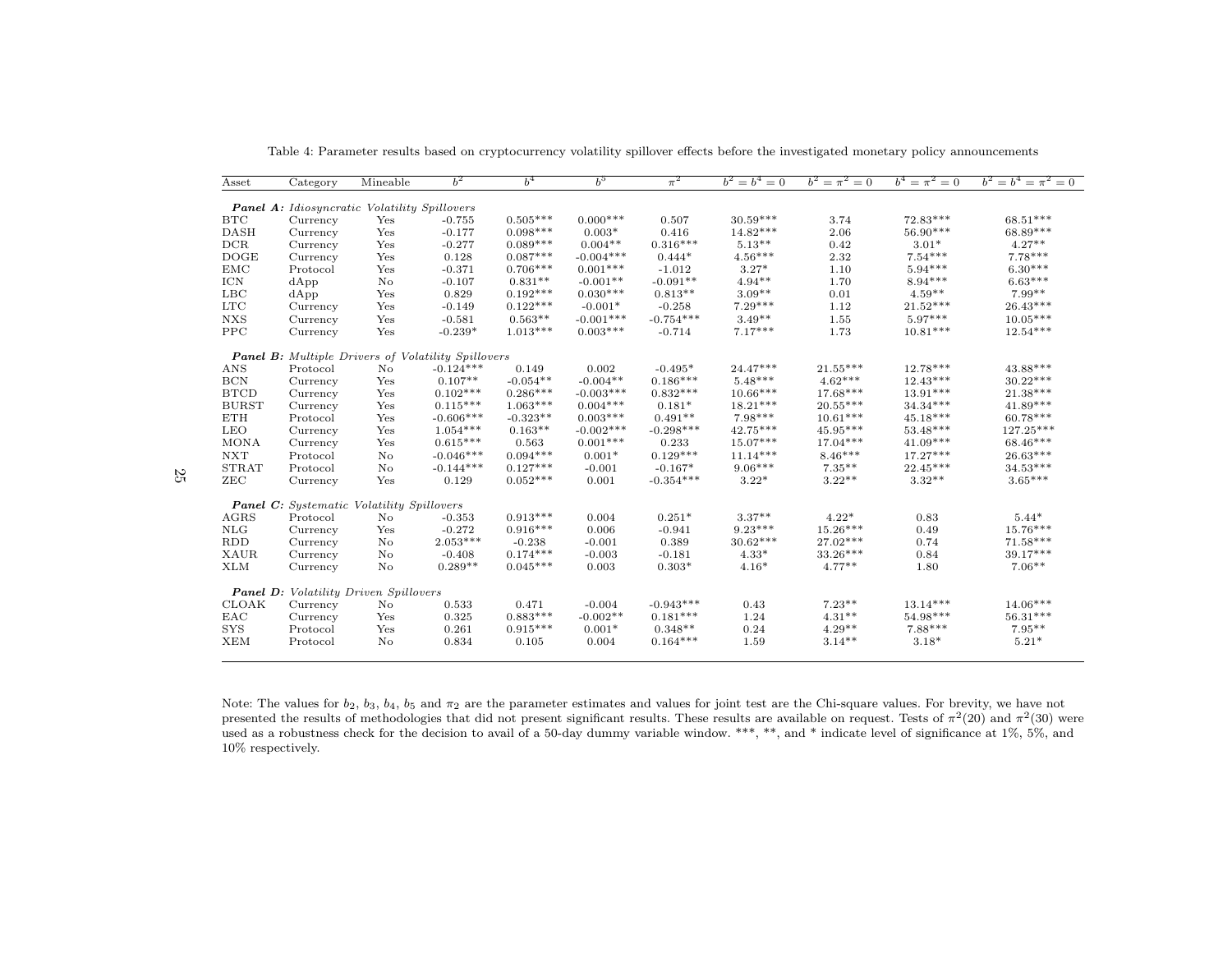| $\operatorname{Asset}$ |          |            |            |             | $= b4$<br>$= 0$<br>$h^2$ | $= 0$<br>$b^2$<br>$= \pi^2$ | $\pi = \pi^2 = 0$<br>$b^*$ | $b^2 = b^4 = \pi^2 = 0$ | Spillover Type |
|------------------------|----------|------------|------------|-------------|--------------------------|-----------------------------|----------------------------|-------------------------|----------------|
| Currency               | $-0.298$ | $0.176***$ | $0.001***$ | $.046***$   | $9.83***$                | 2.12                        | $7.15***$                  | $7.49***$               | Idiosyncratic  |
| dApp                   | $-0.217$ | $0.307***$ | $0.001***$ | $-0.397***$ | 0.54                     | 0.61                        | 1.19                       | 1.63                    | None           |
| Protocol               | $-0.280$ | 0.137      | $0.001**$  | $0.062*$    | 0.84                     | 0.79                        | 0.32                       | 1.31                    | None           |

Table 5: Grouping Parameter Results: Currency, Protocol, dApp

Note: The above table presents the parameter estimates indicating the effects of US policy announcements on 58 digital assets. The sample is sorted into threecohorts, Currency, Protocol and dApp, based on the descriptions in Section 3. Coefficients  $b^2$ ,  $b^4$  and  $b^5$  represent additional global systematic risk exposure during the announcement period (systematic volatility spillovers), additional US shocks during announcement period (idiosyncratic volatility spillovers) and intercept shift (shift volatility spillovers), respectively.  $\pi^2$  represents additional US volatility spillovers during the announcement period (volatility driven spillovers). \*\*\*, \*\*, and \* indicate level of significance at  $1\%$ , 5%, and 10% respectively.

## <span id="page-25-1"></span>26

| Asset |          |           |            | $\pi^*$    | $b^2 = b^4 = 0$ | $b^2 = \pi^2 = 0$ | $b^4 = \pi^2 = 0$ | $b^2 = b^4 = \pi^2 = 0$ | Spillover Type    |
|-------|----------|-----------|------------|------------|-----------------|-------------------|-------------------|-------------------------|-------------------|
| Yes   | $-1.087$ | $0.114**$ | $0.000***$ | $.956***$  | $14.46***$      | $39.00***$        | $62.99***$        | 63.12***                | Multiple          |
| No    | $-0.334$ | $-0.068$  | $0.002***$ | $0.203***$ | 3.62            | $26.54***$        | $31.07***$        | $31.96***$              | Volatility Driven |

Table 6: Grouping Parameter Results: Mineable, Non-Mineable

<span id="page-25-0"></span>Note: The above table presents the parameter estimates indicating the effects of US policy announcements on 58 digital assets. The sample is sorted into threecohorts, Currency, Protocol and dApp, based on the descriptions in Section 3. Coefficients  $b^2$ , $b^4$  and  $b^5$  represent additional global systematic risk exposure during the announcement period (systematic volatility spillovers), additional US shocks during announcement period (idiosyncratic volatility spillovers) and intercept shift (shift volatility spillovers), respectively.  $\pi$ spillovers). \*\*\*, \*\*, and \* indicate level of significance at 1%, 5%, and 10% respectively.